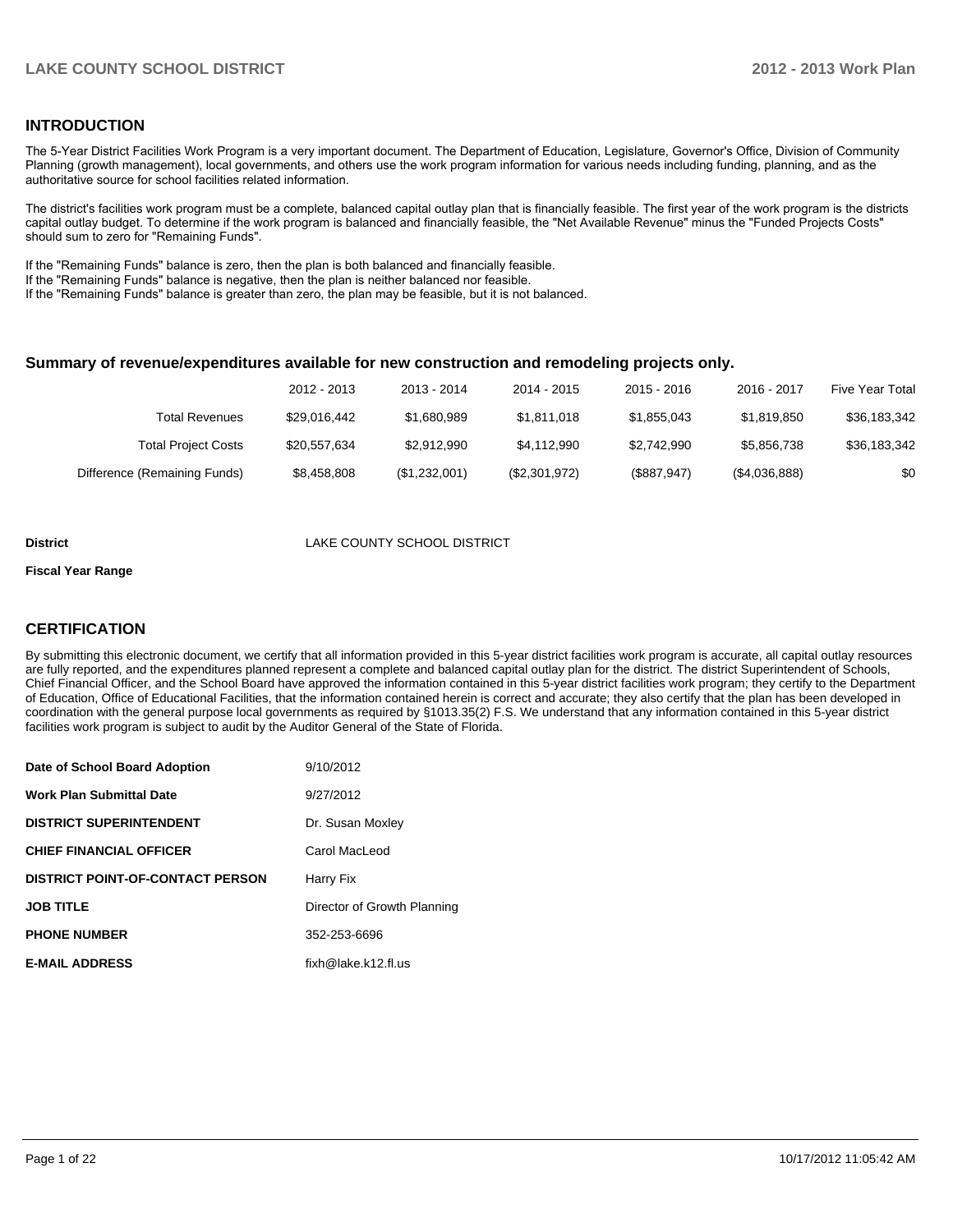# **Expenditures**

#### **Expenditure for Maintenance, Repair and Renovation from 1.50-Mills and PECO**

Annually, prior to the adoption of the district school budget, each school board must prepare a tentative district facilities work program that includes a schedule of major repair and renovation projects necessary to maintain the educational and ancillary facilities of the district.

|                | Item                                                                                                                                                                                                                                                                                                                                                                                                                                                                                                                                                                                                                                                                                                                                                                                                                                                                                                                                                                                                                                                                                                                                                                                                                                                                                                                                                                                                                                                                                                                                                                                                                 | $2012 - 2013$<br><b>Actual Budget</b> | 2013 - 2014<br>Projected | $2014 - 2015$<br>Projected | $2015 - 2016$<br>Projected | 2016 - 2017<br>Projected | Total       |  |  |  |  |
|----------------|----------------------------------------------------------------------------------------------------------------------------------------------------------------------------------------------------------------------------------------------------------------------------------------------------------------------------------------------------------------------------------------------------------------------------------------------------------------------------------------------------------------------------------------------------------------------------------------------------------------------------------------------------------------------------------------------------------------------------------------------------------------------------------------------------------------------------------------------------------------------------------------------------------------------------------------------------------------------------------------------------------------------------------------------------------------------------------------------------------------------------------------------------------------------------------------------------------------------------------------------------------------------------------------------------------------------------------------------------------------------------------------------------------------------------------------------------------------------------------------------------------------------------------------------------------------------------------------------------------------------|---------------------------------------|--------------------------|----------------------------|----------------------------|--------------------------|-------------|--|--|--|--|
| <b>HVAC</b>    |                                                                                                                                                                                                                                                                                                                                                                                                                                                                                                                                                                                                                                                                                                                                                                                                                                                                                                                                                                                                                                                                                                                                                                                                                                                                                                                                                                                                                                                                                                                                                                                                                      | \$1.250.588                           | \$420,000                | \$750,000                  | \$668.259                  | \$1,575,894              | \$4.664.741 |  |  |  |  |
| Locations:     | ALTOONA SCHOOL, ASTATULA ELEMENTARY, BEVERLY SHORES ELEMENTARY, C V GRIFFIN EDUCATION CENTER, CARVER<br>MIDDLE, CECIL E GRAY MIDDLE, CLERMONT ELEMENTARY, CLERMONT MIDDLE, CYPRESS RIDGE ELEMENTARY, DABNEY<br>CENTER, EAST RIDGE MIDDLE SCHOOL, EAST RIDGE SENIOR HIGH, ETS - EDUCATION TECH. SYSTEMS NORTH LAKE COUNTY,<br>ETS - EDUCATIONAL TECH. SYSTEMS SOUTH LAKE COUNTY, EUSTIS ELEMENTARY, EUSTIS HEIGHTS ELEMENTARY, EUSTIS HIGH<br>ANNEX (CURTRIGHT CAMPUS), EUSTIS MIDDLE, EUSTIS SENIOR HIGH, FRUITLAND PARK ELEMENTARY, GRASSY LAKE<br>ELEMENTARY, GROVELAND BUS LOT, GROVELAND ELEMENTARY, HOWEY EDUCATION CENTER, LAKE HILLS ESE CENTER, LAKE<br>MINNEOLA SENIOR HIGH, LAKE SUPERINTENDENT'S OFFICE, LAKE VOCATIONAL CENTERS, LCS ACCOUNTABILITY AND<br>PROGRAM SUPPORT, LEE EDUCATIONAL CENTER, LEESBURG ELEMENTARY, LEESBURG SENIOR HIGH, LEESBURG<br>TRANSPORTATION FACILITY, LOST LAKE ELEMENTARY, MASCOTTE CENTER, MASCOTTE CHARTER ELEMENTARY SCHOOL,<br>MINNEOLA ELEMENTARY, MOUNT DORA MIDDLE, MT DORA SENIOR HIGH, NORTH LAKE EMPLOYEE WELLNESS CENTER, OAK<br>PARK MIDDLE, PINE RIDGE ELEMENTARY, RIMES EARLY LEARNING & LITERACY CENTER, ROUND LAKE ELEMENTARY,<br>SAWGRASS BAY ELEMENTARY, SEMINOLE SPRINGS ELEMENTARY, SORRENTO ELEMENTARY, SOUTH LAKE SENIOR HIGH,<br>SPRING CREEK ELEMENTARY, TAVARES ELEMENTARY, TAVARES MIDDLE, TAVARES SENIOR HIGH, TREADWAY ELEMENTARY,<br>TRIANGLE ELEMENTARY, UMATILLA ELEMENTARY, UMATILLA MIDDLE, UMATILLA PRE-K CENTER, UMATILLA SENIOR HIGH, US 27<br>TRANSPORTATION FACILITY, VILLAGES ELEMENTARY, WAREHOUSE AND GROUNDS, WINDY HILL MIDDLE |                                       |                          |                            |                            |                          |             |  |  |  |  |
| Flooring       |                                                                                                                                                                                                                                                                                                                                                                                                                                                                                                                                                                                                                                                                                                                                                                                                                                                                                                                                                                                                                                                                                                                                                                                                                                                                                                                                                                                                                                                                                                                                                                                                                      | \$0 <sub>l</sub>                      | \$0                      | \$140,960                  | \$125,000                  | \$125,000                | \$390.960   |  |  |  |  |
| Locations:     | ALTOONA SCHOOL, ASTATULA ELEMENTARY, BEVERLY SHORES ELEMENTARY, C V GRIFFIN EDUCATION CENTER, CARVER<br>MIDDLE, CECIL E GRAY MIDDLE, CLERMONT ELEMENTARY, CLERMONT MIDDLE, CYPRESS RIDGE ELEMENTARY, DABNEY<br>CENTER, EAST RIDGE MIDDLE SCHOOL, EAST RIDGE SENIOR HIGH, ETS - EDUCATION TECH. SYSTEMS NORTH LAKE COUNTY,<br>ETS - EDUCATIONAL TECH. SYSTEMS SOUTH LAKE COUNTY, EUSTIS ELEMENTARY, EUSTIS HEIGHTS ELEMENTARY, EUSTIS HIGH<br>ANNEX (CURTRIGHT CAMPUS). EUSTIS MIDDLE. EUSTIS SENIOR HIGH. FRUITLAND PARK ELEMENTARY. GRASSY LAKE<br>ELEMENTARY, GROVELAND BUS LOT, GROVELAND ELEMENTARY, HOWEY EDUCATION CENTER, LAKE HILLS ESE CENTER, LAKE<br>MINNEOLA SENIOR HIGH, LAKE SUPERINTENDENT'S OFFICE, LAKE VOCATIONAL CENTERS, LCS ACCOUNTABILITY AND<br>PROGRAM SUPPORT, LEE EDUCATIONAL CENTER, LEESBURG ELEMENTARY, LEESBURG SENIOR HIGH, LEESBURG<br>TRANSPORTATION FACILITY, LOST LAKE ELEMENTARY, MASCOTTE CENTER, MASCOTTE CHARTER ELEMENTARY SCHOOL,<br>MINNEOLA ELEMENTARY, MOUNT DORA MIDDLE, MT DORA SENIOR HIGH, NORTH LAKE EMPLOYEE WELLNESS CENTER, OAK<br>PARK MIDDLE, PINE RIDGE ELEMENTARY, RIMES EARLY LEARNING & LITERACY CENTER, ROUND LAKE ELEMENTARY,<br>SAWGRASS BAY ELEMENTARY, SEMINOLE SPRINGS ELEMENTARY, SORRENTO ELEMENTARY, SOUTH LAKE SENIOR HIGH,<br>SPRING CREEK ELEMENTARY, TAVARES ELEMENTARY, TAVARES MIDDLE, TAVARES SENIOR HIGH, TREADWAY ELEMENTARY,<br>TRIANGLE ELEMENTARY, UMATILLA ELEMENTARY, UMATILLA MIDDLE, UMATILLA PRE-K CENTER, UMATILLA SENIOR HIGH, US 27<br>TRANSPORTATION FACILITY, VILLAGES ELEMENTARY, WAREHOUSE AND GROUNDS, WINDY HILL MIDDLE |                                       |                          |                            |                            |                          |             |  |  |  |  |
| Roofing        |                                                                                                                                                                                                                                                                                                                                                                                                                                                                                                                                                                                                                                                                                                                                                                                                                                                                                                                                                                                                                                                                                                                                                                                                                                                                                                                                                                                                                                                                                                                                                                                                                      | \$1.094.240                           | \$489,000                | \$250,000                  | \$888.874                  | \$1,000,000              | \$3,722,114 |  |  |  |  |
| Locations:     | ALTOONA SCHOOL, ASTATULA ELEMENTARY, BEVERLY SHORES ELEMENTARY, C V GRIFFIN EDUCATION CENTER, CARVER<br>MIDDLE, CECIL E GRAY MIDDLE, CLERMONT ELEMENTARY, CLERMONT MIDDLE, CYPRESS RIDGE ELEMENTARY, DABNEY<br>CENTER, EAST RIDGE MIDDLE SCHOOL, EAST RIDGE SENIOR HIGH, ETS - EDUCATION TECH. SYSTEMS NORTH LAKE COUNTY,<br>ETS - EDUCATIONAL TECH. SYSTEMS SOUTH LAKE COUNTY, EUSTIS ELEMENTARY, EUSTIS HEIGHTS ELEMENTARY, EUSTIS HIGH<br>ANNEX (CURTRIGHT CAMPUS). EUSTIS MIDDLE, EUSTIS SENIOR HIGH, FRUITLAND PARK ELEMENTARY, GRASSY LAKE<br>ELEMENTARY, GROVELAND BUS LOT, GROVELAND ELEMENTARY, HOWEY EDUCATION CENTER, LAKE HILLS ESE CENTER, LAKE<br>MINNEOLA SENIOR HIGH, LAKE SUPERINTENDENT'S OFFICE, LAKE VOCATIONAL CENTERS, LCS ACCOUNTABILITY AND<br>PROGRAM SUPPORT, LEE EDUCATIONAL CENTER, LEESBURG ELEMENTARY, LEESBURG SENIOR HIGH, LEESBURG<br>TRANSPORTATION FACILITY, LOST LAKE ELEMENTARY, MASCOTTE CENTER, MASCOTTE CHARTER ELEMENTARY SCHOOL,<br>MINNEOLA ELEMENTARY, MOUNT DORA MIDDLE, MT DORA SENIOR HIGH, NORTH LAKE EMPLOYEE WELLNESS CENTER, OAK<br>PARK MIDDLE. PINE RIDGE ELEMENTARY. RIMES EARLY LEARNING & LITERACY CENTER. ROUND LAKE ELEMENTARY.<br>SAWGRASS BAY ELEMENTARY, SEMINOLE SPRINGS ELEMENTARY, SORRENTO ELEMENTARY, SOUTH LAKE SENIOR HIGH,<br>SPRING CREEK ELEMENTARY, TAVARES ELEMENTARY, TAVARES MIDDLE, TAVARES SENIOR HIGH, TREADWAY ELEMENTARY,<br>TRIANGLE ELEMENTARY, UMATILLA ELEMENTARY, UMATILLA MIDDLE, UMATILLA PRE-K CENTER, UMATILLA SENIOR HIGH, US 27<br>TRANSPORTATION FACILITY, VILLAGES ELEMENTARY, WAREHOUSE AND GROUNDS, WINDY HILL MIDDLE |                                       |                          |                            |                            |                          |             |  |  |  |  |
| Safety to Life |                                                                                                                                                                                                                                                                                                                                                                                                                                                                                                                                                                                                                                                                                                                                                                                                                                                                                                                                                                                                                                                                                                                                                                                                                                                                                                                                                                                                                                                                                                                                                                                                                      | \$0                                   | \$100,000                | \$85,000                   | \$100,000                  | \$200,000                | \$485,000   |  |  |  |  |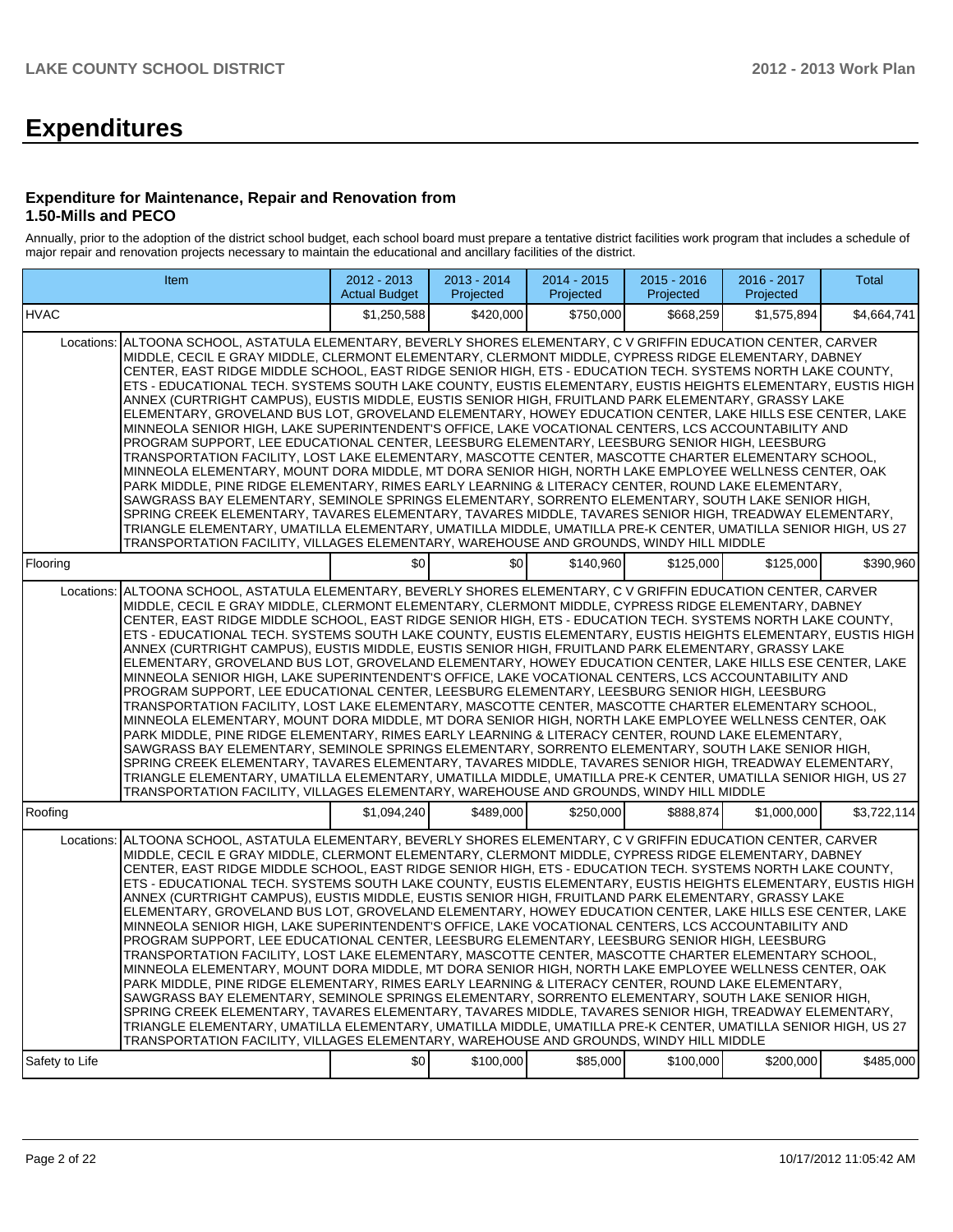|                                  | Locations: ALTOONA SCHOOL. ASTATULA ELEMENTARY. BEVERLY SHORES ELEMENTARY. C V GRIFFIN EDUCATION CENTER. CARVER<br>MIDDLE, CECIL E GRAY MIDDLE, CLERMONT ELEMENTARY, CLERMONT MIDDLE, CYPRESS RIDGE ELEMENTARY, DABNEY<br>CENTER, EAST RIDGE MIDDLE SCHOOL, EAST RIDGE SENIOR HIGH, ETS - EDUCATION TECH. SYSTEMS NORTH LAKE COUNTY,<br>ETS - EDUCATIONAL TECH. SYSTEMS SOUTH LAKE COUNTY, EUSTIS ELEMENTARY, EUSTIS HEIGHTS ELEMENTARY, EUSTIS HIGH<br>ANNEX (CURTRIGHT CAMPUS), EUSTIS MIDDLE, EUSTIS SENIOR HIGH, FRUITLAND PARK ELEMENTARY, GRASSY LAKE<br>ELEMENTARY, GROVELAND BUS LOT, GROVELAND ELEMENTARY, HOWEY EDUCATION CENTER, LAKE HILLS ESE CENTER, LAKE<br>MINNEOLA SENIOR HIGH, LAKE SUPERINTENDENT'S OFFICE, LAKE VOCATIONAL CENTERS, LCS ACCOUNTABILITY AND<br>PROGRAM SUPPORT, LEE EDUCATIONAL CENTER, LEESBURG ELEMENTARY, LEESBURG SENIOR HIGH, LEESBURG<br>TRANSPORTATION FACILITY, LOST LAKE ELEMENTARY, MASCOTTE CENTER, MASCOTTE CHARTER ELEMENTARY SCHOOL,<br>MINNEOLA ELEMENTARY, MOUNT DORA MIDDLE, MT DORA SENIOR HIGH, NORTH LAKE EMPLOYEE WELLNESS CENTER, OAK<br>PARK MIDDLE, PINE RIDGE ELEMENTARY, RIMES EARLY LEARNING & LITERACY CENTER, ROUND LAKE ELEMENTARY,<br>SAWGRASS BAY ELEMENTARY, SEMINOLE SPRINGS ELEMENTARY, SORRENTO ELEMENTARY, SOUTH LAKE SENIOR HIGH,<br>SPRING CREEK ELEMENTARY, TAVARES ELEMENTARY, TAVARES MIDDLE, TAVARES SENIOR HIGH, TREADWAY ELEMENTARY,<br>TRIANGLE ELEMENTARY, UMATILLA ELEMENTARY, UMATILLA MIDDLE, UMATILLA PRE-K CENTER, UMATILLA SENIOR HIGH, US 27<br>TRANSPORTATION FACILITY, VILLAGES ELEMENTARY, WAREHOUSE AND GROUNDS, WINDY HILL MIDDLE |     |     |     |           |           |           |
|----------------------------------|---------------------------------------------------------------------------------------------------------------------------------------------------------------------------------------------------------------------------------------------------------------------------------------------------------------------------------------------------------------------------------------------------------------------------------------------------------------------------------------------------------------------------------------------------------------------------------------------------------------------------------------------------------------------------------------------------------------------------------------------------------------------------------------------------------------------------------------------------------------------------------------------------------------------------------------------------------------------------------------------------------------------------------------------------------------------------------------------------------------------------------------------------------------------------------------------------------------------------------------------------------------------------------------------------------------------------------------------------------------------------------------------------------------------------------------------------------------------------------------------------------------------------------------------------------------------------------------------------------------------------------|-----|-----|-----|-----------|-----------|-----------|
| Fencing                          |                                                                                                                                                                                                                                                                                                                                                                                                                                                                                                                                                                                                                                                                                                                                                                                                                                                                                                                                                                                                                                                                                                                                                                                                                                                                                                                                                                                                                                                                                                                                                                                                                                 | \$0 | \$0 | \$0 | \$0       | \$0       | \$0       |
| Locations:                       | No Locations for this expenditure.                                                                                                                                                                                                                                                                                                                                                                                                                                                                                                                                                                                                                                                                                                                                                                                                                                                                                                                                                                                                                                                                                                                                                                                                                                                                                                                                                                                                                                                                                                                                                                                              |     |     |     |           |           |           |
| Parking                          |                                                                                                                                                                                                                                                                                                                                                                                                                                                                                                                                                                                                                                                                                                                                                                                                                                                                                                                                                                                                                                                                                                                                                                                                                                                                                                                                                                                                                                                                                                                                                                                                                                 | \$0 | \$0 | \$0 | \$0       | \$0       | \$0       |
| Locations:                       | No Locations for this expenditure.                                                                                                                                                                                                                                                                                                                                                                                                                                                                                                                                                                                                                                                                                                                                                                                                                                                                                                                                                                                                                                                                                                                                                                                                                                                                                                                                                                                                                                                                                                                                                                                              |     |     |     |           |           |           |
| Electrical                       |                                                                                                                                                                                                                                                                                                                                                                                                                                                                                                                                                                                                                                                                                                                                                                                                                                                                                                                                                                                                                                                                                                                                                                                                                                                                                                                                                                                                                                                                                                                                                                                                                                 | \$0 | \$0 | \$0 | \$15,000  | \$15,000  | \$30,000  |
| Locations:                       | ALTOONA SCHOOL, ASTATULA ELEMENTARY, BEVERLY SHORES ELEMENTARY, C V GRIFFIN EDUCATION CENTER, CARVER<br>MIDDLE, CECIL E GRAY MIDDLE, CLERMONT ELEMENTARY, CLERMONT MIDDLE, CYPRESS RIDGE ELEMENTARY, DABNEY<br>CENTER, EAST RIDGE MIDDLE SCHOOL, EAST RIDGE SENIOR HIGH, ETS - EDUCATION TECH. SYSTEMS NORTH LAKE COUNTY,<br>ETS - EDUCATIONAL TECH. SYSTEMS SOUTH LAKE COUNTY, EUSTIS ELEMENTARY, EUSTIS HEIGHTS ELEMENTARY, EUSTIS HIGH<br>ANNEX (CURTRIGHT CAMPUS), EUSTIS MIDDLE, EUSTIS SENIOR HIGH, FRUITLAND PARK ELEMENTARY, GRASSY LAKE<br>ELEMENTARY, GROVELAND BUS LOT, GROVELAND ELEMENTARY, HOWEY EDUCATION CENTER, LAKE HILLS ESE CENTER, LAKE<br>MINNEOLA SENIOR HIGH, LAKE SUPERINTENDENT'S OFFICE, LAKE VOCATIONAL CENTERS, LCS ACCOUNTABILITY AND<br>PROGRAM SUPPORT, LEE EDUCATIONAL CENTER, LEESBURG ELEMENTARY, LEESBURG SENIOR HIGH, LEESBURG<br>TRANSPORTATION FACILITY, LOST LAKE ELEMENTARY, MASCOTTE CENTER, MASCOTTE CHARTER ELEMENTARY SCHOOL,<br>MINNEOLA ELEMENTARY, MOUNT DORA MIDDLE, MT DORA SENIOR HIGH, NORTH LAKE EMPLOYEE WELLNESS CENTER, OAK<br>PARK MIDDLE, PINE RIDGE ELEMENTARY, RIMES EARLY LEARNING & LITERACY CENTER, ROUND LAKE ELEMENTARY,<br>SAWGRASS BAY ELEMENTARY, SEMINOLE SPRINGS ELEMENTARY, SORRENTO ELEMENTARY, SOUTH LAKE SENIOR HIGH,<br>SPRING CREEK ELEMENTARY, TAVARES ELEMENTARY, TAVARES MIDDLE, TAVARES SENIOR HIGH, TREADWAY ELEMENTARY,<br>TRIANGLE ELEMENTARY, UMATILLA ELEMENTARY, UMATILLA MIDDLE, UMATILLA PRE-K CENTER, UMATILLA SENIOR HIGH, US 27<br>TRANSPORTATION FACILITY, VILLAGES ELEMENTARY, WAREHOUSE AND GROUNDS, WINDY HILL MIDDLE            |     |     |     |           |           |           |
| Fire Alarm                       |                                                                                                                                                                                                                                                                                                                                                                                                                                                                                                                                                                                                                                                                                                                                                                                                                                                                                                                                                                                                                                                                                                                                                                                                                                                                                                                                                                                                                                                                                                                                                                                                                                 | \$0 | \$0 | \$0 | \$0       | \$0       | \$0       |
|                                  | Locations: No Locations for this expenditure.                                                                                                                                                                                                                                                                                                                                                                                                                                                                                                                                                                                                                                                                                                                                                                                                                                                                                                                                                                                                                                                                                                                                                                                                                                                                                                                                                                                                                                                                                                                                                                                   |     |     |     |           |           |           |
| Telephone/Intercom System        |                                                                                                                                                                                                                                                                                                                                                                                                                                                                                                                                                                                                                                                                                                                                                                                                                                                                                                                                                                                                                                                                                                                                                                                                                                                                                                                                                                                                                                                                                                                                                                                                                                 | \$0 | \$0 | \$0 | \$0       | \$0       | \$0       |
|                                  | Locations: No Locations for this expenditure.                                                                                                                                                                                                                                                                                                                                                                                                                                                                                                                                                                                                                                                                                                                                                                                                                                                                                                                                                                                                                                                                                                                                                                                                                                                                                                                                                                                                                                                                                                                                                                                   |     |     |     |           |           |           |
| <b>Closed Circuit Television</b> |                                                                                                                                                                                                                                                                                                                                                                                                                                                                                                                                                                                                                                                                                                                                                                                                                                                                                                                                                                                                                                                                                                                                                                                                                                                                                                                                                                                                                                                                                                                                                                                                                                 | \$0 | \$0 | \$0 | \$0       | \$0       | \$0       |
|                                  | Locations: No Locations for this expenditure.                                                                                                                                                                                                                                                                                                                                                                                                                                                                                                                                                                                                                                                                                                                                                                                                                                                                                                                                                                                                                                                                                                                                                                                                                                                                                                                                                                                                                                                                                                                                                                                   |     |     |     |           |           |           |
| Paint                            |                                                                                                                                                                                                                                                                                                                                                                                                                                                                                                                                                                                                                                                                                                                                                                                                                                                                                                                                                                                                                                                                                                                                                                                                                                                                                                                                                                                                                                                                                                                                                                                                                                 | \$0 | \$0 | \$0 | \$185,000 | \$285,000 | \$470,000 |
| Locations:                       | ALTOONA SCHOOL, ASTATULA ELEMENTARY, BEVERLY SHORES ELEMENTARY, C V GRIFFIN EDUCATION CENTER, CARVER<br>MIDDLE, CECIL E GRAY MIDDLE, CLERMONT ELEMENTARY, CLERMONT MIDDLE, CYPRESS RIDGE ELEMENTARY, DABNEY<br>CENTER, EAST RIDGE MIDDLE SCHOOL, EAST RIDGE SENIOR HIGH, ETS - EDUCATION TECH. SYSTEMS NORTH LAKE COUNTY,<br>ETS - EDUCATIONAL TECH. SYSTEMS SOUTH LAKE COUNTY, EUSTIS ELEMENTARY, EUSTIS HEIGHTS ELEMENTARY, EUSTIS HIGH<br>ANNEX (CURTRIGHT CAMPUS), EUSTIS MIDDLE, EUSTIS SENIOR HIGH, FRUITLAND PARK ELEMENTARY, GRASSY LAKE<br>ELEMENTARY, GROVELAND BUS LOT, GROVELAND ELEMENTARY, HOWEY EDUCATION CENTER, LAKE HILLS ESE CENTER, LAKE<br>MINNEOLA SENIOR HIGH, LAKE SUPERINTENDENT'S OFFICE, LAKE VOCATIONAL CENTERS, LCS ACCOUNTABILITY AND<br>PROGRAM SUPPORT, LEE EDUCATIONAL CENTER, LEESBURG ELEMENTARY, LEESBURG SENIOR HIGH, LEESBURG<br>TRANSPORTATION FACILITY, LOST LAKE ELEMENTARY, MASCOTTE CENTER, MASCOTTE CHARTER ELEMENTARY SCHOOL,<br>MINNEOLA ELEMENTARY, MOUNT DORA MIDDLE, MT DORA SENIOR HIGH, NORTH LAKE EMPLOYEE WELLNESS CENTER, OAK<br>PARK MIDDLE, PINE RIDGE ELEMENTARY, RIMES EARLY LEARNING & LITERACY CENTER, ROUND LAKE ELEMENTARY,<br>SAWGRASS BAY ELEMENTARY, SEMINOLE SPRINGS ELEMENTARY, SORRENTO ELEMENTARY, SOUTH LAKE SENIOR HIGH,<br>SPRING CREEK ELEMENTARY, TAVARES ELEMENTARY, TAVARES MIDDLE, TAVARES SENIOR HIGH, TREADWAY ELEMENTARY,<br>TRIANGLE ELEMENTARY, UMATILLA ELEMENTARY, UMATILLA MIDDLE, UMATILLA PRE-K CENTER, UMATILLA SENIOR HIGH, US 27<br>TRANSPORTATION FACILITY, VILLAGES ELEMENTARY, WAREHOUSE AND GROUNDS, WINDY HILL MIDDLE            |     |     |     |           |           |           |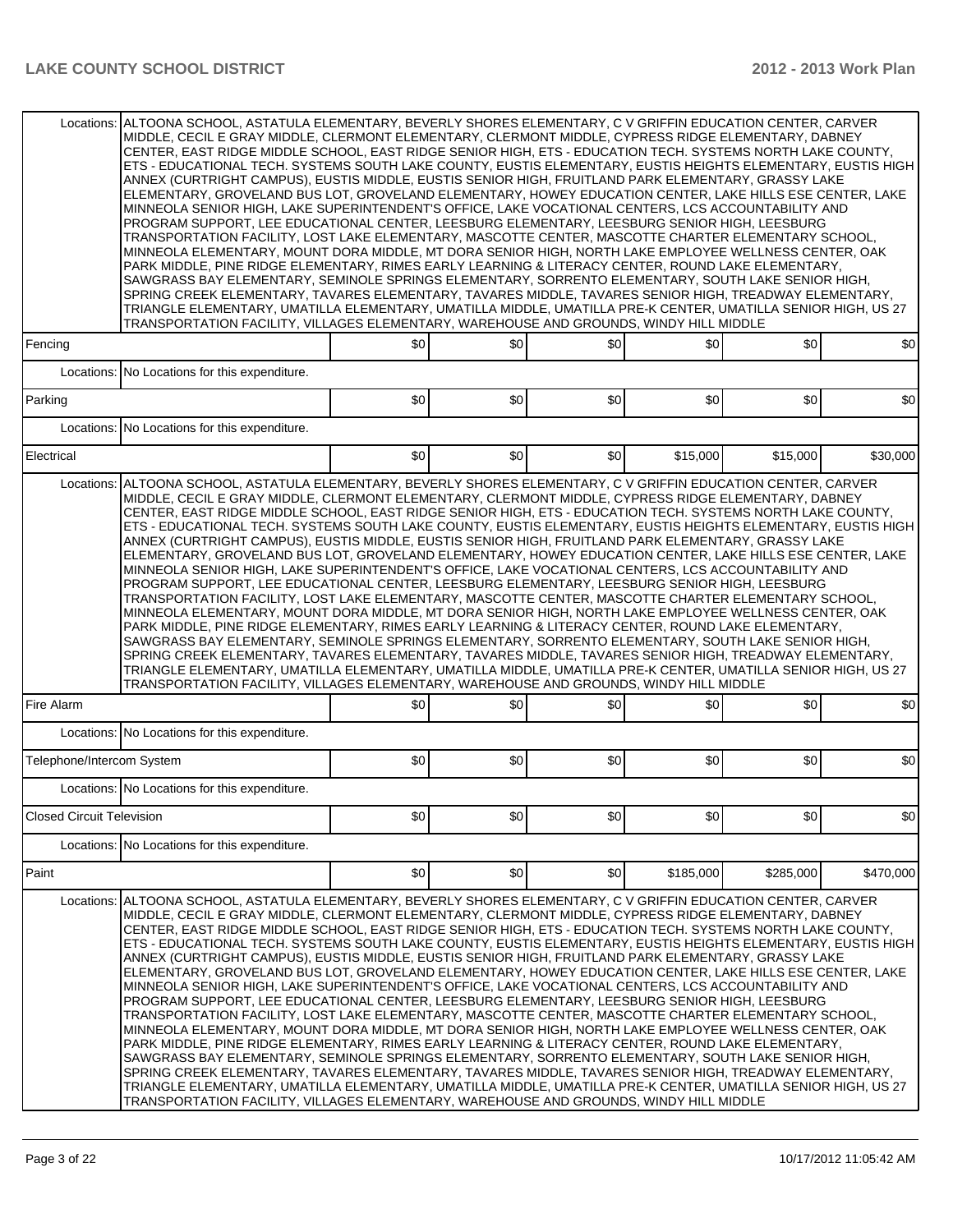| Maintenance/Repair                                                                                                                                                                                                                                                                                                                                                                                                                                                                                                                                                                                                                                                                                                                                                                                                                                                                                                                                                                                                                                                                                                                                                                                                                                                                                                                                                                                                                                                                                                                                                                                                                   | \$0         | \$272,957   | \$84,165    | \$95,000    | \$95,000    | \$547,122    |
|--------------------------------------------------------------------------------------------------------------------------------------------------------------------------------------------------------------------------------------------------------------------------------------------------------------------------------------------------------------------------------------------------------------------------------------------------------------------------------------------------------------------------------------------------------------------------------------------------------------------------------------------------------------------------------------------------------------------------------------------------------------------------------------------------------------------------------------------------------------------------------------------------------------------------------------------------------------------------------------------------------------------------------------------------------------------------------------------------------------------------------------------------------------------------------------------------------------------------------------------------------------------------------------------------------------------------------------------------------------------------------------------------------------------------------------------------------------------------------------------------------------------------------------------------------------------------------------------------------------------------------------|-------------|-------------|-------------|-------------|-------------|--------------|
| Locations: ALTOONA SCHOOL, ASTATULA ELEMENTARY, BEVERLY SHORES ELEMENTARY, C V GRIFFIN EDUCATION CENTER, CARVER<br>IMIDDLE, CECIL E GRAY MIDDLE, CLERMONT ELEMENTARY, CLERMONT MIDDLE, CYPRESS RIDGE ELEMENTARY, DABNEY<br>ICENTER, EAST RIDGE MIDDLE SCHOOL, EAST RIDGE SENIOR HIGH, ETS - EDUCATION TECH. SYSTEMS NORTH LAKE COUNTY,<br> ETS - EDUCATIONAL TECH. SYSTEMS SOUTH LAKE COUNTY, EUSTIS ELEMENTARY, EUSTIS HEIGHTS ELEMENTARY, EUSTIS HIGH  <br>ANNEX (CURTRIGHT CAMPUS), EUSTIS MIDDLE, EUSTIS SENIOR HIGH, FRUITLAND PARK ELEMENTARY, GRASSY LAKE<br>ELEMENTARY, GROVELAND BUS LOT, GROVELAND ELEMENTARY, HOWEY EDUCATION CENTER, LAKE HILLS ESE CENTER, LAKE<br>MINNEOLA SENIOR HIGH, LAKE SUPERINTENDENT'S OFFICE, LAKE VOCATIONAL CENTERS, LCS ACCOUNTABILITY AND<br>PROGRAM SUPPORT, LEE EDUCATIONAL CENTER, LEESBURG ELEMENTARY, LEESBURG SENIOR HIGH, LEESBURG<br>TRANSPORTATION FACILITY, LOST LAKE ELEMENTARY, MASCOTTE CENTER, MASCOTTE CHARTER ELEMENTARY SCHOOL,<br>MINNEOLA ELEMENTARY, MOUNT DORA MIDDLE, MT DORA SENIOR HIGH, NORTH LAKE EMPLOYEE WELLNESS CENTER, OAK<br>PARK MIDDLE, PINE RIDGE ELEMENTARY, RIMES EARLY LEARNING & LITERACY CENTER, ROUND LAKE ELEMENTARY,<br>SAWGRASS BAY ELEMENTARY, SEMINOLE SPRINGS ELEMENTARY, SORRENTO ELEMENTARY, SOUTH LAKE SENIOR HIGH,<br>SPRING CREEK ELEMENTARY, TAVARES ELEMENTARY, TAVARES MIDDLE, TAVARES SENIOR HIGH, TREADWAY ELEMENTARY,<br>TRIANGLE ELEMENTARY, UMATILLA ELEMENTARY, UMATILLA MIDDLE, UMATILLA PRE-K CENTER, UMATILLA SENIOR HIGH, US 27<br>TRANSPORTATION FACILITY, VILLAGES ELEMENTARY, WAREHOUSE AND GROUNDS, WINDY HILL MIDDLE |             |             |             |             |             |              |
| Sub Total: I                                                                                                                                                                                                                                                                                                                                                                                                                                                                                                                                                                                                                                                                                                                                                                                                                                                                                                                                                                                                                                                                                                                                                                                                                                                                                                                                                                                                                                                                                                                                                                                                                         | \$2,344,828 | \$1,281,957 | \$1,310,125 | \$2,077,133 | \$3,295,894 | \$10,309,937 |

| <b>IPECO Maintenance Expenditures</b> | ሶሳ<br>JU'   | ሶሳ<br>ΦU    | \$977.317 | \$1.145.628 | \$1.265.009 | \$3,387,954 |
|---------------------------------------|-------------|-------------|-----------|-------------|-------------|-------------|
| 1.50 Mill Sub Total: I                | \$2,344,828 | \$1.281.957 | \$397,808 | \$991,505   | \$2,190,885 | \$7,206,983 |

| <b>Other Items</b>                                                                                                                                                                                                                                                                                                                                                                                                                                                                                                                                                                                                                                                                                                                                                                                                                                                                                                                                                                                                                                                                                                                                                                                                                                                                                                                                                                                                                                                                                                                                                                                                             | $2012 - 2013$<br><b>Actual Budget</b> | $2013 - 2014$<br>Projected | $2014 - 2015$<br>Projected | $2015 - 2016$<br>Projected | 2016 - 2017<br>Projected | <b>Total</b> |
|--------------------------------------------------------------------------------------------------------------------------------------------------------------------------------------------------------------------------------------------------------------------------------------------------------------------------------------------------------------------------------------------------------------------------------------------------------------------------------------------------------------------------------------------------------------------------------------------------------------------------------------------------------------------------------------------------------------------------------------------------------------------------------------------------------------------------------------------------------------------------------------------------------------------------------------------------------------------------------------------------------------------------------------------------------------------------------------------------------------------------------------------------------------------------------------------------------------------------------------------------------------------------------------------------------------------------------------------------------------------------------------------------------------------------------------------------------------------------------------------------------------------------------------------------------------------------------------------------------------------------------|---------------------------------------|----------------------------|----------------------------|----------------------------|--------------------------|--------------|
| Plumbing                                                                                                                                                                                                                                                                                                                                                                                                                                                                                                                                                                                                                                                                                                                                                                                                                                                                                                                                                                                                                                                                                                                                                                                                                                                                                                                                                                                                                                                                                                                                                                                                                       | \$0                                   | \$0                        | \$35,000                   | \$45,000                   | \$145.000                | \$225,000    |
| Locations ALTOONA SCHOOL, ASTATULA ELEMENTARY, BEVERLY SHORES ELEMENTARY, C V GRIFFIN EDUCATION CENTER, CARVER<br>MIDDLE, CECIL E GRAY MIDDLE, CLERMONT ELEMENTARY, CLERMONT MIDDLE, CYPRESS RIDGE ELEMENTARY, DABNEY<br>CENTER, EAST RIDGE MIDDLE SCHOOL, EAST RIDGE SENIOR HIGH, ETS - EDUCATION TECH. SYSTEMS NORTH LAKE COUNTY,<br>ETS - EDUCATIONAL TECH. SYSTEMS SOUTH LAKE COUNTY, EUSTIS ELEMENTARY, EUSTIS HEIGHTS ELEMENTARY, EUSTIS<br>HIGH ANNEX (CURTRIGHT CAMPUS), EUSTIS MIDDLE, EUSTIS SENIOR HIGH, FRUITLAND PARK ELEMENTARY, GRASSY LAKE<br>ELEMENTARY, GROVELAND BUS LOT, GROVELAND ELEMENTARY, HOWEY EDUCATION CENTER, LAKE HILLS ESE CENTER,<br>LAKE MINNEOLA SENIOR HIGH, LAKE SUPERINTENDENT'S OFFICE, LAKE VOCATIONAL CENTERS, LCS ACCOUNTABILITY AND<br>PROGRAM SUPPORT. LEE EDUCATIONAL CENTER. LEESBURG ELEMENTARY. LEESBURG SENIOR HIGH. LEESBURG<br>TRANSPORTATION FACILITY, LOST LAKE ELEMENTARY, MASCOTTE CENTER, MASCOTTE CHARTER ELEMENTARY SCHOOL,<br>MINNEOLA ELEMENTARY, MOUNT DORA MIDDLE, MT DORA SENIOR HIGH, NORTH LAKE EMPLOYEE WELLNESS CENTER, OAK<br>PARK MIDDLE, PINE RIDGE ELEMENTARY, RIMES EARLY LEARNING & LITERACY CENTER, ROUND LAKE ELEMENTARY,<br>SAWGRASS BAY ELEMENTARY, SEMINOLE SPRINGS ELEMENTARY, SORRENTO ELEMENTARY, SOUTH LAKE SENIOR HIGH,<br>SPRING CREEK ELEMENTARY, TAVARES ELEMENTARY, TAVARES MIDDLE, TAVARES SENIOR HIGH, TREADWAY ELEMENTARY,<br>TRIANGLE ELEMENTARY, UMATILLA ELEMENTARY, UMATILLA MIDDLE, UMATILLA PRE-K CENTER, UMATILLA SENIOR HIGH, US<br>27 TRANSPORTATION FACILITY, VILLAGES ELEMENTARY, WAREHOUSE AND GROUNDS, WINDY HILL MIDDLE |                                       |                            |                            |                            |                          |              |
| Electronics                                                                                                                                                                                                                                                                                                                                                                                                                                                                                                                                                                                                                                                                                                                                                                                                                                                                                                                                                                                                                                                                                                                                                                                                                                                                                                                                                                                                                                                                                                                                                                                                                    | \$0                                   | \$0 <sub>l</sub>           | \$30,000                   | \$15,000                   | \$15,000                 | \$60,000     |
| Locations ALTOONA SCHOOL, ASTATULA ELEMENTARY, BEVERLY SHORES ELEMENTARY, C V GRIFFIN EDUCATION CENTER, CARVER<br>MIDDLE, CECIL E GRAY MIDDLE, CLERMONT ELEMENTARY, CLERMONT MIDDLE, CYPRESS RIDGE ELEMENTARY, DABNEY<br>CENTER, EAST RIDGE MIDDLE SCHOOL, EAST RIDGE SENIOR HIGH, ETS - EDUCATION TECH. SYSTEMS NORTH LAKE COUNTY,<br>ETS - EDUCATIONAL TECH. SYSTEMS SOUTH LAKE COUNTY, EUSTIS ELEMENTARY, EUSTIS HEIGHTS ELEMENTARY, EUSTIS<br>HIGH ANNEX (CURTRIGHT CAMPUS), EUSTIS MIDDLE, EUSTIS SENIOR HIGH, FRUITLAND PARK ELEMENTARY, GRASSY LAKE<br>ELEMENTARY, GROVELAND BUS LOT, GROVELAND ELEMENTARY, HOWEY EDUCATION CENTER, LAKE HILLS ESE CENTER,<br>LAKE MINNEOLA SENIOR HIGH, LAKE SUPERINTENDENT'S OFFICE, LAKE VOCATIONAL CENTERS, LCS ACCOUNTABILITY AND<br>PROGRAM SUPPORT, LEE EDUCATIONAL CENTER, LEESBURG ELEMENTARY, LEESBURG SENIOR HIGH, LEESBURG<br>TRANSPORTATION FACILITY, LOST LAKE ELEMENTARY, MASCOTTE CENTER, MASCOTTE CHARTER ELEMENTARY SCHOOL,<br>MINNEOLA ELEMENTARY, MOUNT DORA MIDDLE, MT DORA SENIOR HIGH, NORTH LAKE EMPLOYEE WELLNESS CENTER, OAK<br>PARK MIDDLE, PINE RIDGE ELEMENTARY, RIMES EARLY LEARNING & LITERACY CENTER, ROUND LAKE ELEMENTARY,<br>SAWGRASS BAY ELEMENTARY, SEMINOLE SPRINGS ELEMENTARY, SORRENTO ELEMENTARY, SOUTH LAKE SENIOR HIGH,<br>SPRING CREEK ELEMENTARY, TAVARES ELEMENTARY, TAVARES MIDDLE, TAVARES SENIOR HIGH, TREADWAY ELEMENTARY,<br>TRIANGLE ELEMENTARY, UMATILLA ELEMENTARY, UMATILLA MIDDLE, UMATILLA PRE-K CENTER, UMATILLA SENIOR HIGH, US<br>27 TRANSPORTATION FACILITY, VILLAGES ELEMENTARY, WAREHOUSE AND GROUNDS, WINDY HILL MIDDLE |                                       |                            |                            |                            |                          |              |
| Total:                                                                                                                                                                                                                                                                                                                                                                                                                                                                                                                                                                                                                                                                                                                                                                                                                                                                                                                                                                                                                                                                                                                                                                                                                                                                                                                                                                                                                                                                                                                                                                                                                         | \$2,344,828                           | \$1,281,957                | \$1,375,125                | \$2,137,133                | \$3,455,894              | \$10,594,937 |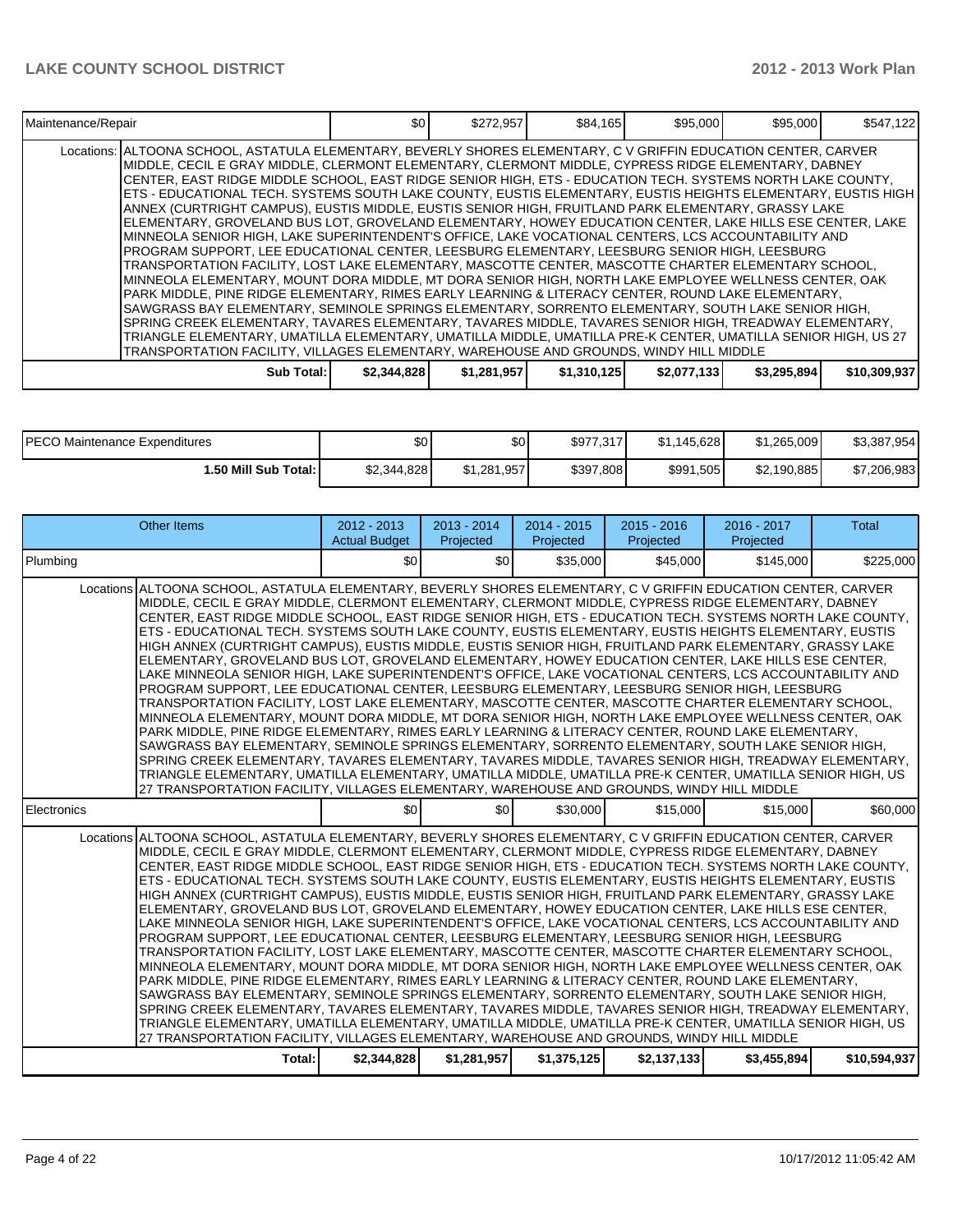#### **Local 1.50 Mill Expenditure For Maintenance, Repair and Renovation**

Anticipated expenditures expected from local funding sources over the years covered by the current work plan.

| Item                                                         | 2012 - 2013<br><b>Actual Budget</b> | $2013 - 2014$<br>Projected | 2014 - 2015<br>Projected | $2015 - 2016$<br>Projected | 2016 - 2017<br>Projected | <b>Total</b>  |
|--------------------------------------------------------------|-------------------------------------|----------------------------|--------------------------|----------------------------|--------------------------|---------------|
| Remaining Maint and Repair from 1.5 Mills                    | \$2,344,828                         | \$1,281,957                | \$397,808                | \$991,505                  | \$2,190,885              | \$7,206,983   |
| Maintenance/Repair Salaries                                  | \$0                                 | \$0                        | \$0                      | \$0                        | \$0                      | \$0           |
| School Bus Purchases                                         | \$600,000                           | \$0                        | \$600,000                | \$600,000                  | \$600,000                | \$2,400,000   |
| Other Vehicle Purchases                                      | \$0                                 | \$0                        | \$0                      | \$0                        | \$0                      | \$0           |
| Capital Outlay Equipment                                     | \$0                                 | \$0                        | \$0                      | \$0                        | \$0                      | \$0           |
| <b>Rent/Lease Payments</b>                                   | \$0                                 | \$0                        | \$0                      | \$0                        | \$0                      | \$0           |
| <b>COP Debt Service</b>                                      | \$17,024,372                        | \$19,962,215               | \$20,634,239             | \$20,838,704               | \$20,845,934             | \$99,305,464  |
| Rent/Lease Relocatables                                      | \$0                                 | \$0                        | \$0                      | \$0                        | \$0                      | \$0           |
| <b>Environmental Problems</b>                                | \$29,226                            | \$0                        | \$0                      | \$0                        | \$0                      | \$29,226      |
| s.1011.14 Debt Service                                       | \$0                                 | \$0                        | \$0                      | \$0                        | \$0                      | \$0           |
| Special Facilities Construction Account                      | \$0                                 | \$0                        | \$0                      | \$0                        | \$0                      | \$0           |
| Premiums for Property Casualty Insurance - 1011.71<br>(4a,b) | \$0                                 | \$0                        | \$0                      | \$0                        | \$0                      | \$0           |
| Qualified School Construction Bonds (QSCB)                   | $\Omega$                            | \$0                        | \$0                      | \$0                        | \$0                      | \$0           |
| Qualified Zone Academy Bonds (QZAB)                          | \$0                                 | \$0                        | \$0                      | \$0                        | \$0                      | \$0           |
| Safety and Security                                          | \$50,000                            | \$50,000                   | \$50,000                 | \$50,000                   | \$50,000                 | \$250,000     |
| <b>Local Expenditure Totals:</b>                             | \$20,048,426                        | \$21,294,172               | \$21,682,047             | \$22,480,209               | \$23,686,819             | \$109,191,673 |

## **Revenue**

#### **1.50 Mill Revenue Source**

Schedule of Estimated Capital Outlay Revenue from each currently approved source which is estimated to be available for expenditures on the projects included in the tentative district facilities work program. All amounts are NET after considering carryover balances, interest earned, new COP's, 1011.14 and 1011.15 loans, etc. Districts cannot use 1.5-Mill funds for salaries except for those explicitly associated with maintenance/repair projects. (1011.71 (5), F.S.)

| <b>Item</b>                                                                       | Fund | 2012 - 2013<br><b>Actual Value</b> | $2013 - 2014$<br>Projected | $2014 - 2015$<br>Projected | $2015 - 2016$<br>Projected | 2016 - 2017<br>Projected | Total            |
|-----------------------------------------------------------------------------------|------|------------------------------------|----------------------------|----------------------------|----------------------------|--------------------------|------------------|
| (1) Non-exempt property<br>lassessed valuation                                    |      | \$16,368,351,124                   | \$15,844,563,888           | \$16, 113, 921, 474        | \$16,758,478,333           | \$17,596,402,250         | \$82,681,717,069 |
| (2) The Millege projected for<br>discretionary capital outlay per<br>ls.1011.71   |      | 1.50                               | 1.50                       | 1.50                       | 1.50                       | 1.50                     |                  |
| (3) Full value of the 1.50-Mill<br>discretionary capital outlay per<br>ls.1011.71 |      | \$27,498,830                       | \$26,618,867               | \$27,071,388               | \$28,154,244               | \$29.561.956             | \$138,905,285    |
| (4) Value of the portion of the 1.50<br>-Mill ACTUALLY levied                     | 370  | \$23,570,426                       | \$22.816.172               | \$23,204,047               | \$24,132,209               | \$25,338,819             | \$119,061,673    |
| $(5)$ Difference of lines $(3)$ and $(4)$                                         |      | \$3,928,404                        | \$3,802,695                | \$3,867,341                | \$4,022,035                | \$4,223,137              | \$19,843,612     |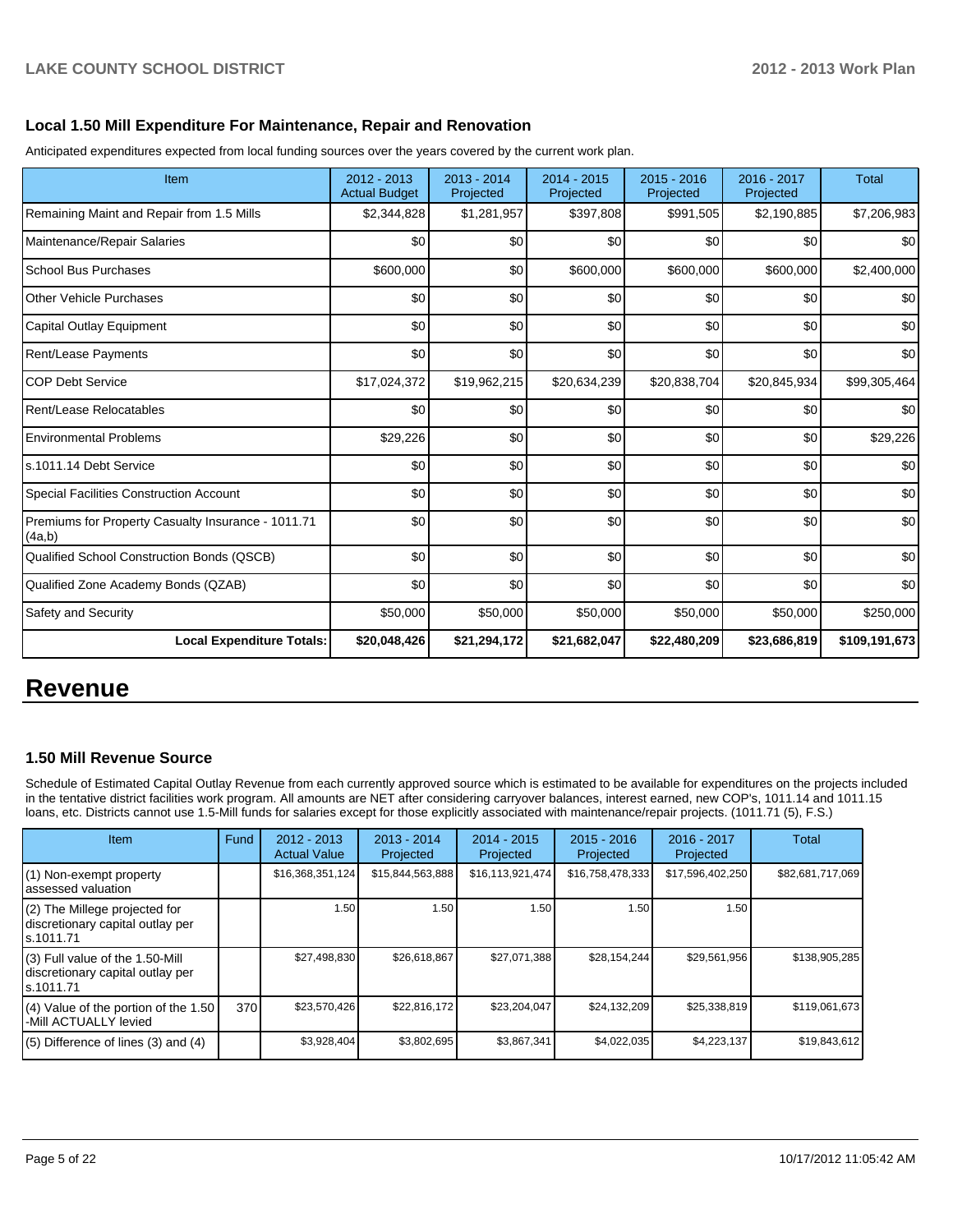#### **PECO Revenue Source**

The figure in the row designated "PECO Maintenance" will be subtracted from funds available for new construction because PECO maintenance dollars cannot be used for new construction.

| <b>Item</b>                           | Fund | $2012 - 2013$<br><b>Actual Budget</b> | $2013 - 2014$<br>Projected | $2014 - 2015$<br>Projected | $2015 - 2016$<br>Projected | $2016 - 2017$<br>Projected | Total       |
|---------------------------------------|------|---------------------------------------|----------------------------|----------------------------|----------------------------|----------------------------|-------------|
| <b>PECO New Construction</b>          | 340  | \$O I                                 | \$0                        | \$130.029                  | \$44,054                   | \$0                        | \$174,083   |
| <b>IPECO Maintenance Expenditures</b> |      | \$O I                                 | \$0 <sub>1</sub>           | \$977.317                  | \$1.145.628                | \$1,265,009                | \$3,387,954 |
|                                       |      | \$0                                   | \$0                        | \$1,107,346                | \$1,189,682                | \$1,265,009                | \$3,562,037 |

#### **CO & DS Revenue Source**

Revenue from Capital Outlay and Debt Service funds.

| Item                                             | Fund | $2012 - 2013$<br><b>Actual Budget</b> | $2013 - 2014$<br>Projected | $2014 - 2015$<br>Projected | $2015 - 2016$<br>Projected | $2016 - 2017$<br>Projected | Total     |
|--------------------------------------------------|------|---------------------------------------|----------------------------|----------------------------|----------------------------|----------------------------|-----------|
| ICO & DS Cash Flow-through<br><b>Distributed</b> | 360  | \$143,358                             | \$143.358                  | \$143.358                  | \$143.358                  | \$143.358                  | \$716,790 |
| CO & DS Interest on<br>Undistributed CO          | 360  | \$15,631                              | \$15,631                   | \$15,631                   | \$15,631                   | \$15,631                   | \$78,155  |
|                                                  |      | \$158,989                             | \$158,989                  | \$158,989                  | \$158,989                  | \$158,989                  | \$794,945 |

#### **Fair Share Revenue Source**

Nothing reported for this section. All legally binding commitments for proportionate fair-share mitigation for impacts on public school facilities must be included in the 5-year district work program.

#### **Sales Surtax Referendum**

Specific information about any referendum for a 1-cent or ½-cent surtax referendum during the previous year.

**Did the school district hold a surtax referendum during the past fiscal year 2011 - 2012?**

#### **Additional Revenue Source**

Any additional revenue sources

| Item                                                                                                    | $2012 - 2013$<br><b>Actual Value</b> | $2013 - 2014$<br>Projected | $2014 - 2015$<br>Projected | $2015 - 2016$<br>Projected | 2016 - 2017<br>Projected | Total            |
|---------------------------------------------------------------------------------------------------------|--------------------------------------|----------------------------|----------------------------|----------------------------|--------------------------|------------------|
| IProceeds from a s.1011.14/15 F.S. Loans I                                                              | \$0 <sub>1</sub>                     | \$0                        | \$0                        | \$0 <sub>0</sub>           | \$0                      | \$0 <sub>1</sub> |
| District Bonds - Voted local bond<br>referendum proceeds per s.9, Art VII<br><b>IState Constitution</b> | \$0 <sub>1</sub>                     | \$0                        | \$0                        | \$0 <sub>0</sub>           | \$0                      | \$0 <sub>1</sub> |
| Proceeds from Special Act Bonds                                                                         | \$0                                  | \$0                        | \$0                        | \$0 <sub>0</sub>           | \$0                      | \$0 <sub>1</sub> |

No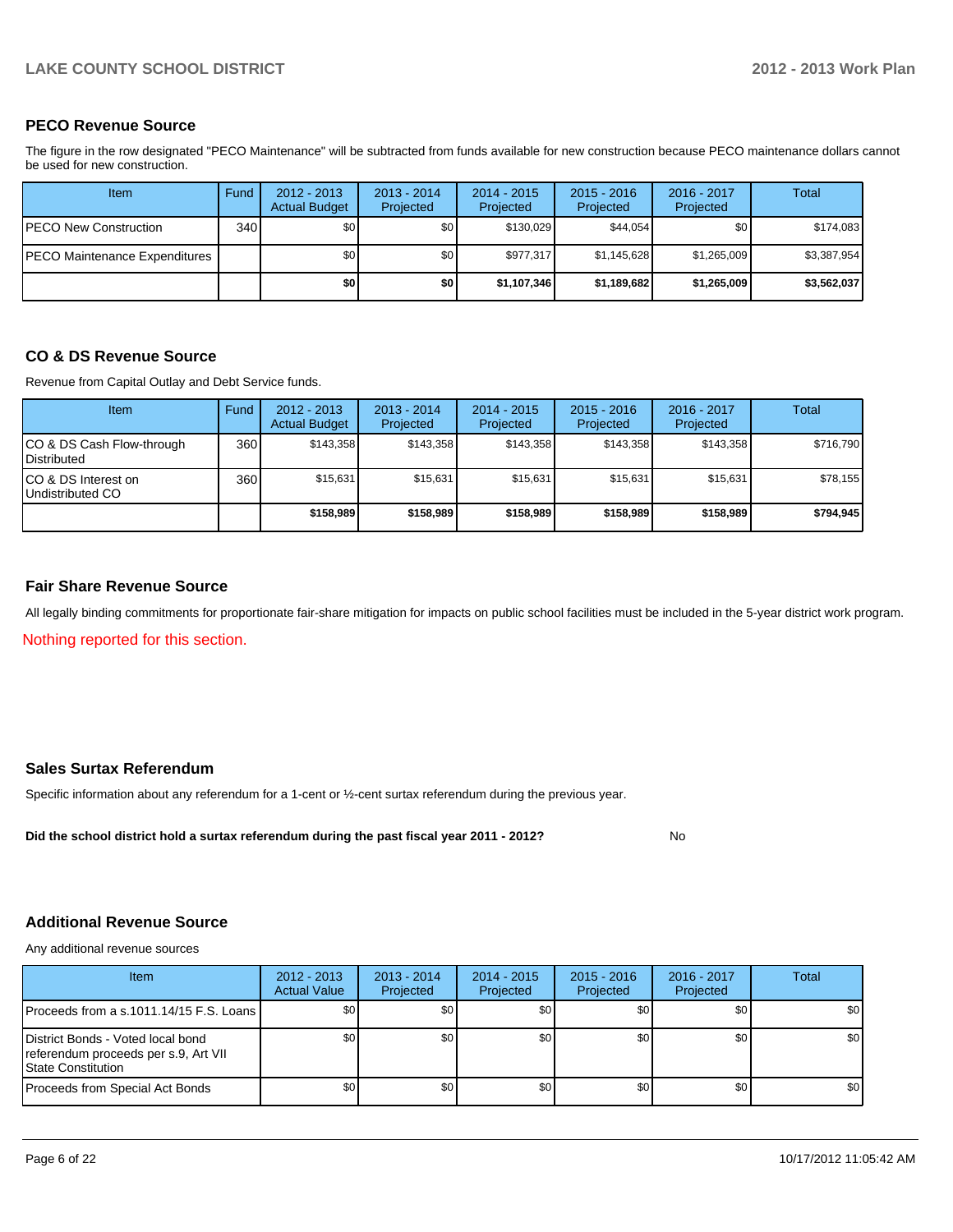| Estimated Revenue from CO & DS Bond<br>Sale                                                                               | \$0           | \$0           | \$0           | \$0           | \$0           | \$0            |
|---------------------------------------------------------------------------------------------------------------------------|---------------|---------------|---------------|---------------|---------------|----------------|
| Proceeds from Voted Capital<br>Improvements millage                                                                       | \$0           | \$0           | \$0           | \$0           | \$0           | \$0            |
| Other Revenue for Other Capital Projects                                                                                  | \$0           | \$0           | \$0           | \$0           | \$0           | \$0            |
| Proceeds from 1/2 cent sales surtax<br>authorized by school board                                                         | \$0           | \$0           | \$0           | \$0           | \$0           | \$0            |
| Proceeds from local governmental<br>infrastructure sales surtax                                                           | \$9,000,000   | \$9,000,000   | \$9,250,000   | \$9,500,000   | \$9,750,000   | \$46,500,000   |
| Proceeds from Certificates of<br>Participation (COP's) Sale                                                               | \$0           | \$0           | \$0           | \$0           | \$0           | \$0            |
| Classrooms First Bond proceeds amount<br>authorized in FY 1997-98                                                         | \$0           | \$0           | \$0           | \$0           | \$0           | \$0            |
| <b>Classrooms for Kids</b>                                                                                                | \$0           | \$0           | \$0           | \$0           | \$0           | \$0            |
| <b>District Equity Recognition</b>                                                                                        | \$0           | \$0           | \$0           | \$0           | \$0           | \$0            |
| <b>Federal Grants</b>                                                                                                     | \$0           | \$0           | \$0           | \$0           | \$0           | \$0            |
| Proportionate share mitigation (actual<br>cash revenue only, not in kind donations)                                       | \$0           | \$0           | \$0           | \$0           | \$0           | \$0            |
| Impact fees received                                                                                                      | \$0           | \$0           | \$500,000     | \$900,000     | \$1,400,000   | \$2,800,000    |
| Private donations                                                                                                         | \$0           | \$0           | \$0           | \$0           | \$0           | \$0            |
| Grants from local governments or not-for-<br>profit organizations                                                         | \$0           | \$0           | \$0           | \$0           | \$0           | \$0            |
| Interest, Including Profit On Investment                                                                                  | \$201,969     | \$201,969     | \$201,969     | \$201,969     | \$201,969     | \$1,009,845    |
| Revenue from Bonds pledging proceeds<br>from 1 cent or 1/2 cent Sales Surtax                                              | \$0           | \$0           | \$0           | \$0           | \$0           | \$0            |
| <b>Total Fund Balance Carried Forward</b>                                                                                 | \$30,630,484  | \$2,885,816   | \$2,163,792   | \$1,909,327   | \$1,710,958   | \$39,300,377   |
| General Capital Outlay Obligated Fund<br><b>Balance Carried Forward From Total</b><br><b>Fund Balance Carried Forward</b> | (\$4,742,000) | (\$2,518,000) | (\$2,760,424) | (\$3,006,296) | (\$3,299,066) | (\$16,325,786) |
| Special Facilities Construction Account                                                                                   | \$0           | \$0           | \$0           | \$0           | \$0           | \$0            |
| One Cent - 1/2 Cent Sales Surtax Debt<br>Service From Total Fund Balance Carried<br>Forward                               | (\$9,755,000) | (\$9,569,785) | (\$9,355,337) | (\$9,505,000) | (\$9,755,000) | (\$47,940,122) |
| Capital Outlay Projects Funds Balance<br>Carried Forward From Total Fund<br><b>Balance Carried Forward</b>                | \$0           | \$0           | \$0           | \$0           | \$0           | \$0            |
| <b>Subtotal</b>                                                                                                           | \$25,335,453  | \$0           | \$0           | \$0           | \$8,861       | \$25,344,314   |

## **Total Revenue Summary**

| <b>Item Name</b>                                                    | $2012 - 2013$<br><b>Budget</b> | $2013 - 2014$<br>Projected | $2014 - 2015$<br>Projected | $2015 - 2016$<br>Projected | $2016 - 2017$<br>Projected | <b>Five Year Total</b> |
|---------------------------------------------------------------------|--------------------------------|----------------------------|----------------------------|----------------------------|----------------------------|------------------------|
| Local 1.5 Mill Discretionary Capital Outlay<br><b>I</b> Revenue     | \$23,570,426                   | \$22,816,172               | \$23,204,047               | \$24,132,209               | \$25,338,819               | \$119,061,673          |
| IPECO and 1.5 Mill Maint and Other 1.5<br><b>IMill Expenditures</b> | (\$20,048,426)                 | (S21, 294, 172)            | (\$21,682,047)             | (\$22,480,209)             | (\$23,686,819)             | (\$109, 191, 673)      |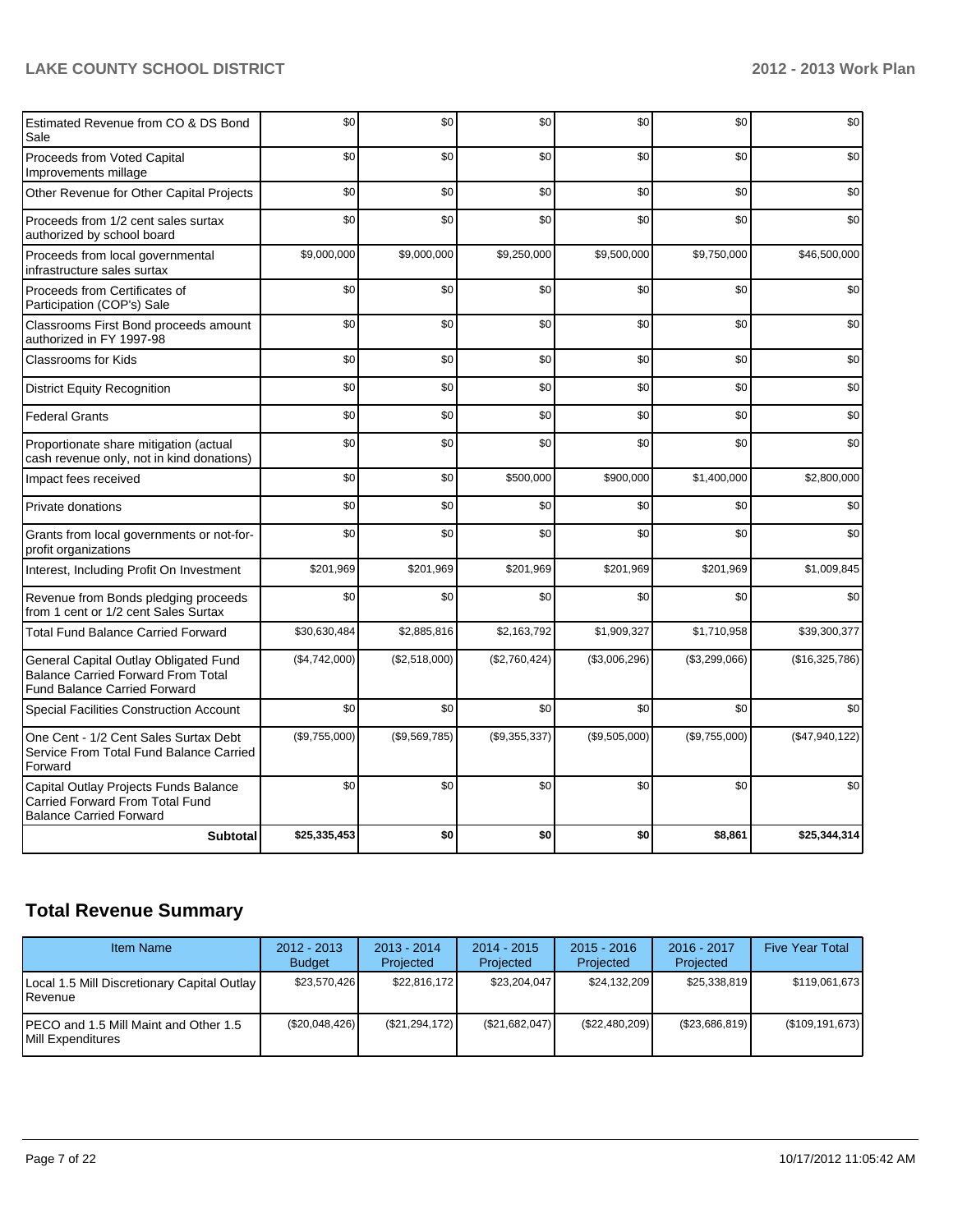| IPECO Maintenance Revenue                                 | \$0                          | \$0                        | \$977,317                  | \$1,145,628                | \$1,265,009              | \$3,387,954            |
|-----------------------------------------------------------|------------------------------|----------------------------|----------------------------|----------------------------|--------------------------|------------------------|
| <b>Available 1.50 Mill for New</b><br><b>Construction</b> | \$3,522,000                  | \$1,522,000                | \$1,522,000                | \$1,652,000                | \$1,652,000              | \$9,870,000            |
| <b>Item Name</b>                                          | 2012 - 2013<br><b>Budget</b> | $2013 - 2014$<br>Projected | $2014 - 2015$<br>Projected | $2015 - 2016$<br>Projected | 2016 - 2017<br>Projected | <b>Five Year Total</b> |
| ICO & DS Revenue                                          | \$158,989                    | \$158,989                  | \$158,989                  | \$158,989                  | \$158,989                | \$794,945              |
| <b>IPECO New Construction Revenue</b>                     | \$0                          | \$0                        | \$130,029                  | \$44,054                   | \$0                      | \$174,083              |
| Other/Additional Revenue                                  | \$25,335,453                 | \$0                        | \$0                        | \$0                        | \$8,861                  | \$25,344,314           |
| <b>Total Additional Revenuel</b>                          | \$25,494,442                 | \$158,989                  | \$289,018                  | \$203,043                  | \$167,850                | \$26,313,342           |
| Total Available Revenue                                   | \$29,016,442                 | \$1,680,989                | \$1,811,018                | \$1,855,043                | \$1,819,850              | \$36,183,342           |

# **Project Schedules**

#### **Capacity Project Schedules**

A schedule of capital outlay projects necessary to ensure the availability of satisfactory classrooms for the projected student enrollment in K-12 programs.

| <b>Project Description</b>                                                      | Location                           |                          | 2012 - 2013 | $2013 - 2014$ | 2014 - 2015 | $2015 - 2016$ | 2016 - 2017 | <b>Total</b>  | <b>Funded</b> |
|---------------------------------------------------------------------------------|------------------------------------|--------------------------|-------------|---------------|-------------|---------------|-------------|---------------|---------------|
| Renovation/Addition - EUSTIS HEIGHTS<br>Fully Funded - Opens ELEMENTARY<br>2013 |                                    | Planned<br>Cost:         | \$0         | \$0           | \$0         | \$0           | \$0         |               | \$0 Yes       |
|                                                                                 |                                    | <b>Student Stations:</b> | $\mathbf 0$ | $\Omega$      | $\mathbf 0$ | $\Omega$      | $\Omega$    | $\Omega$      |               |
|                                                                                 |                                    | <b>Total Classrooms:</b> | $\mathbf 0$ | 0             | $\Omega$    | 0             | $\Omega$    |               |               |
|                                                                                 |                                    | Gross Sq Ft:             | $\mathbf 0$ | 0             | 0           | 0             | O           |               |               |
| South Lake<br>Elementary L - Partial specified<br>Funding - Opens<br>2017       | Location not                       | Planned<br>Cost:         | \$0         | \$0           | \$0         | \$0           | \$570,400   | \$570,400 Yes |               |
|                                                                                 |                                    | <b>Student Stations:</b> | $\mathbf 0$ | $\Omega$      | $\mathbf 0$ | $\Omega$      | 940         | 940           |               |
|                                                                                 |                                    | <b>Total Classrooms:</b> | $\mathbf 0$ | 0             | $\Omega$    | $\Omega$      | 55          | 55            |               |
|                                                                                 |                                    | Gross Sq Ft:             | $\mathbf 0$ | $\Omega$      | $\Omega$    | $\Omega$      | 118,216     | 118,216       |               |
| Addition - Opens<br>2012                                                        | <b>MOUNT DORA</b><br><b>MIDDLE</b> | Planned<br>Cost:         | \$0         | \$0           | \$0         | \$0           | \$0         |               | \$0 Yes       |
|                                                                                 |                                    | <b>Student Stations:</b> | 0           | 0             | 0           | $\Omega$      | $\Omega$    | 0             |               |
|                                                                                 |                                    | <b>Total Classrooms:</b> | $\mathbf 0$ | 0             | $\mathbf 0$ | 0             | $\mathbf 0$ | 0             |               |
|                                                                                 |                                    | Gross Sq Ft:             | $\mathbf 0$ | $\Omega$      | $\mathbf 0$ | $\Omega$      | $\Omega$    | 0             |               |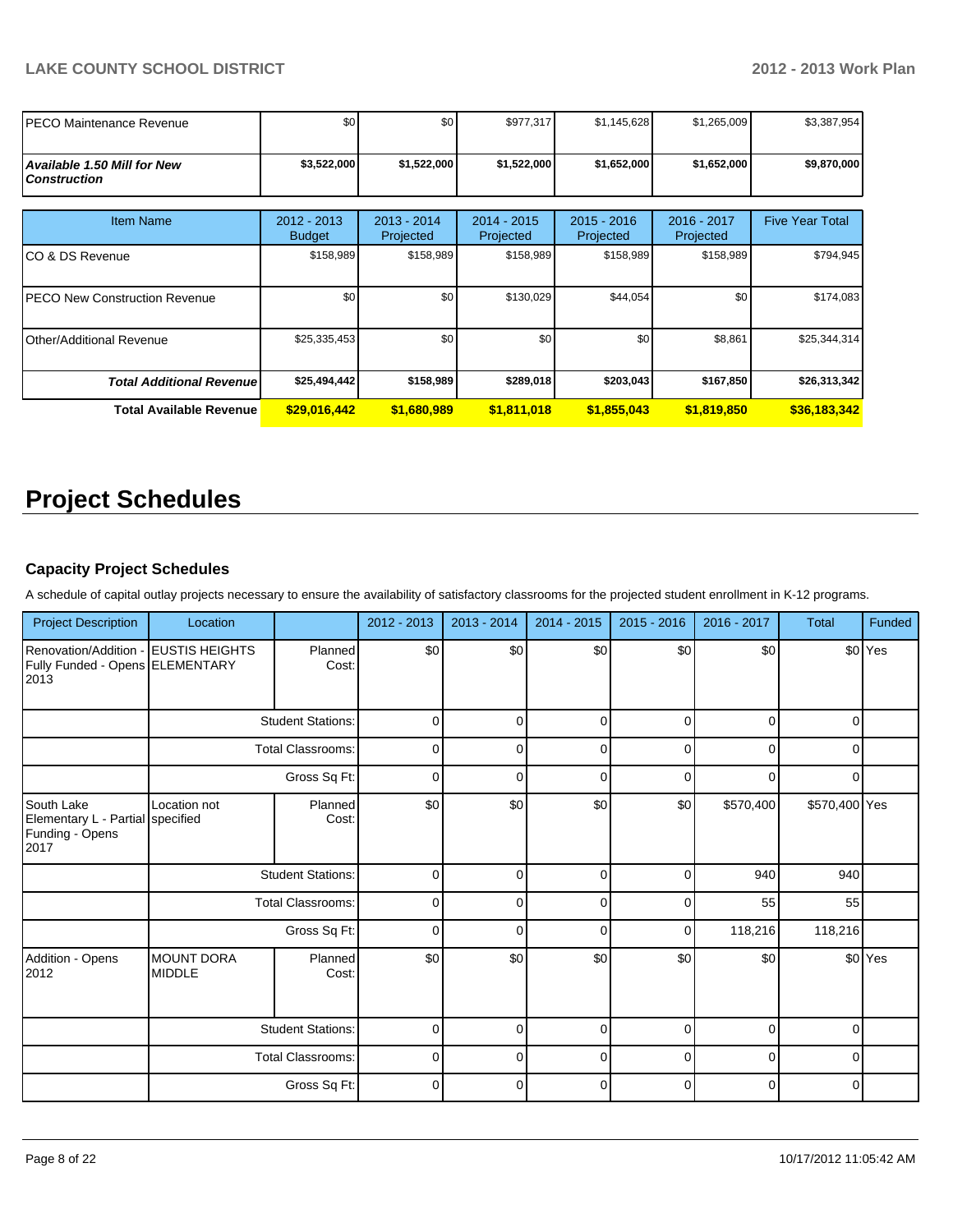| Leesburg Elementary Location not<br>N - Partial Funding -<br>Opens 2017         | specified                 | Planned<br>Cost:         | \$0            | \$0          | \$0            | \$0         | \$570,400   | \$570,400 Yes |  |
|---------------------------------------------------------------------------------|---------------------------|--------------------------|----------------|--------------|----------------|-------------|-------------|---------------|--|
|                                                                                 |                           | <b>Student Stations:</b> | $\overline{0}$ | $\mathbf 0$  | $\mathbf 0$    | $\mathbf 0$ | 940         | 940           |  |
|                                                                                 |                           | <b>Total Classrooms:</b> | $\mathbf 0$    | $\Omega$     | $\overline{0}$ | $\Omega$    | 55          | 55            |  |
|                                                                                 |                           | Gross Sq Ft:             | $\mathbf 0$    | $\mathbf 0$  | $\mathbf 0$    | $\mathbf 0$ | 118,216     | 118,216       |  |
| Lady Lake<br>Elementary O -<br>Partial Funding - Full<br>Core - Opens 2017      | Location not<br>specified | Planned<br>Cost:         | \$0            | \$0          | \$0            | \$0         | \$570,400   | \$570,400 Yes |  |
|                                                                                 |                           | <b>Student Stations:</b> | 0              | $\mathbf 0$  | $\mathbf 0$    | $\mathbf 0$ | 600         | 600           |  |
|                                                                                 |                           | <b>Total Classrooms:</b> | $\overline{0}$ | $\Omega$     | $\mathbf 0$    | $\mathbf 0$ | 33          | 33            |  |
|                                                                                 |                           | Gross Sq Ft:             | $\mathbf 0$    | $\mathbf 0$  | $\overline{0}$ | $\mathbf 0$ | 118,216     | 118,216       |  |
| <b>Tavares Elementary</b><br>P - Partial Funding -<br>Full Core - Opens<br>2017 | Location not<br>specified | Planned<br>Cost:         | \$0            | \$0          | \$0            | \$0         | \$570,400   | \$570,400 Yes |  |
|                                                                                 |                           | <b>Student Stations:</b> | $\mathbf 0$    | $\mathbf 0$  | $\mathbf 0$    | $\mathbf 0$ | 600         | 600           |  |
|                                                                                 | <b>Total Classrooms:</b>  |                          | $\mathbf 0$    | $\mathbf 0$  | $\overline{0}$ | $\Omega$    | 33          | 33            |  |
|                                                                                 |                           | Gross Sq Ft:             | $\mathbf 0$    | $\Omega$     | $\mathbf 0$    | $\mathbf 0$ | 118,216     | 118,216       |  |
| Groveland<br>Elementary Q -<br>Partial Funding -<br>Opens 2017                  | Location not<br>specified | Planned<br>Cost:         | \$0            | \$0          | \$0            | \$0         | \$570,400   | \$570,400 Yes |  |
|                                                                                 |                           | <b>Student Stations:</b> | $\mathbf 0$    | $\mathbf 0$  | $\mathbf 0$    | $\mathbf 0$ | 940         | 940           |  |
|                                                                                 |                           | <b>Total Classrooms:</b> | $\mathbf 0$    | $\mathbf 0$  | $\overline{0}$ | $\mathbf 0$ | 55          | 55            |  |
|                                                                                 |                           | Gross Sq Ft:             | $\mathbf 0$    | $\mathbf 0$  | $\mathbf 0$    | $\mathbf 0$ | 118,216     | 118,216       |  |
|                                                                                 |                           | <b>Planned Cost:</b>     | \$0            | \$0          | \$0            | \$0         | \$2,852,000 | \$2,852,000   |  |
|                                                                                 |                           | <b>Student Stations:</b> | $\pmb{0}$      | $\mathbf 0$  | $\mathbf 0$    | $\mathbf 0$ | 4,020       | 4,020         |  |
|                                                                                 |                           | <b>Total Classrooms:</b> | $\pmb{0}$      | $\mathbf 0$  | $\bf{0}$       | 0           | 231         | 231           |  |
|                                                                                 |                           |                          |                | $\mathbf{0}$ | $\mathbf{0}$   |             |             |               |  |
|                                                                                 |                           | Gross Sq Ft:             | 0              |              |                | $\mathbf 0$ | 591,080     | 591,080       |  |

## **Other Project Schedules**

Major renovations, remodeling, and additions of capital outlay projects that do not add capacity to schools.

| <b>Project Description</b>                | Location                                  | 2012 - 2013<br>Actual Budget | $2013 - 2014$<br>Projected | $2014 - 2015$<br>Projected | $2015 - 2016$<br>Projected | 2016 - 2017<br>Projected | Total           | Funded               |
|-------------------------------------------|-------------------------------------------|------------------------------|----------------------------|----------------------------|----------------------------|--------------------------|-----------------|----------------------|
| District-Wide Capital Renewal<br>Projects | Location not specified                    | \$1,630,000                  | \$1.630.000                | \$1,630,000                | \$1,760,000                | \$1,760,000              | \$8,410,000 Yes |                      |
| Remodeling                                | UMATILLA MIDDLE                           | \$0                          | \$0                        | \$0                        | \$0                        | \$0                      |                 | \$0 <sup>l</sup> Yes |
| Cafeteria Replacement                     | <b>CYPRESS RIDGE</b><br><b>ELEMENTARY</b> | \$2,000,000                  | \$0                        | \$0                        | \$٥١                       | \$0                      | \$2,000,000 Yes |                      |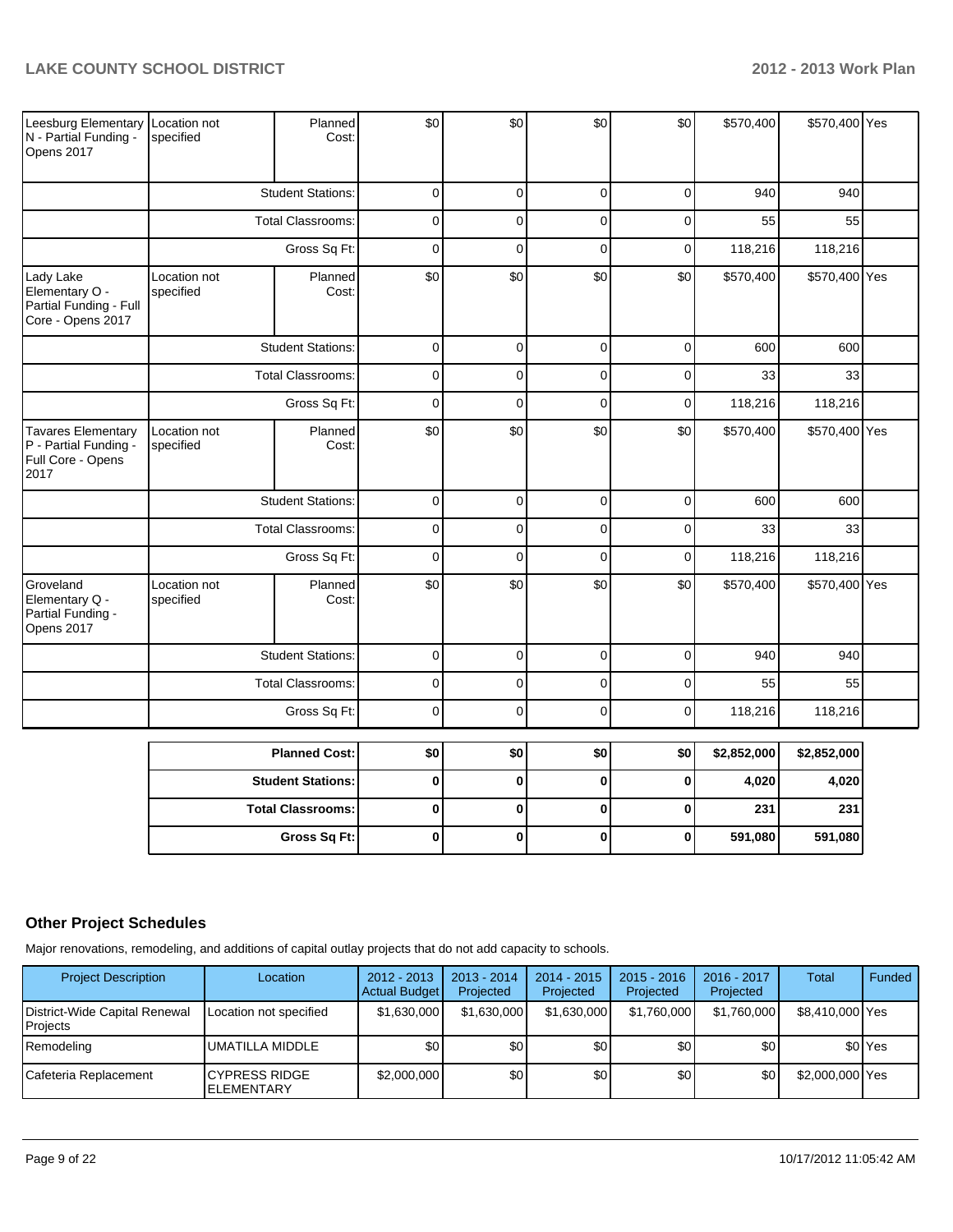| City of Groveland - Capital<br>Renewal                          | Location not specified | \$316,394    | 30          | \$0         | \$0              | \$0         | \$316,394 Yes    |  |
|-----------------------------------------------------------------|------------------------|--------------|-------------|-------------|------------------|-------------|------------------|--|
| District-wide Telephone System Location not specified<br>(VOIP) |                        | \$982.990    | \$982,990   | \$982.990   | \$982,990        | \$982,988   | \$4,914,948 Yes  |  |
| Computer ERP Program<br>(Software)                              | Location not specified | \$4,000,000  | \$0         | \$0         | \$0              | \$0         | \$4,000,000 Yes  |  |
| Capital Reserve                                                 | Location not specified | \$11,628,250 | \$300,000   | \$1,500,000 | \$0 <sub>l</sub> | \$261,750   | \$13,690,000 Yes |  |
|                                                                 |                        | \$20,557,634 | \$2,912,990 | \$4,112,990 | \$2.742.990      | \$3,004,738 | \$33,331,342     |  |

#### **Additional Project Schedules**

Any projects that are not identified in the last approved educational plant survey.

Nothing reported for this section.

### **Non Funded Growth Management Project Schedules**

Schedule indicating which projects, due to planned development, that CANNOT be funded from current revenues projected over the next five years.

Nothing reported for this section.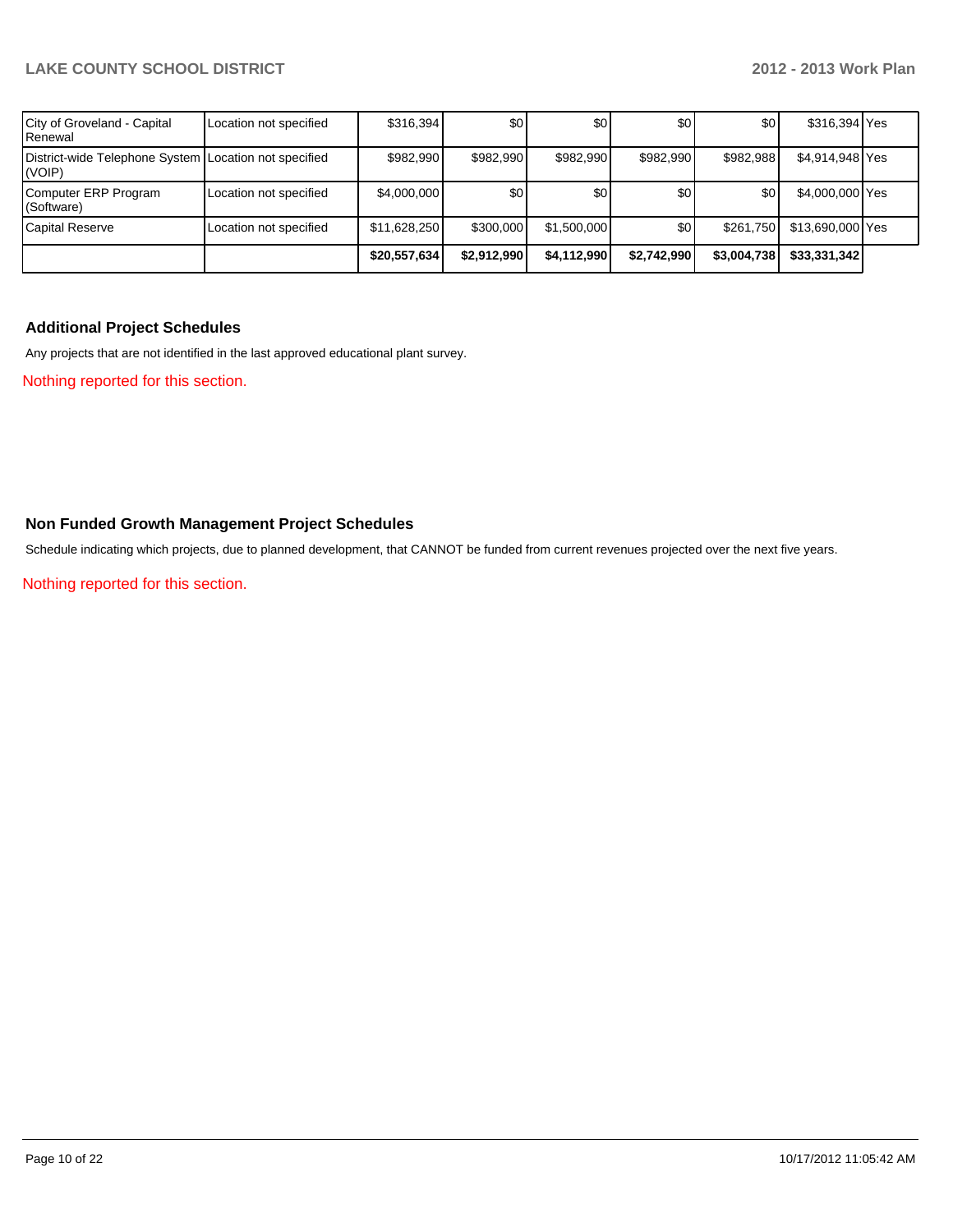## **Capacity Tracking**

| Location                                       | $2012 -$<br>2013 Satis.<br>Stu. Sta. | Actual<br>$2012 -$<br><b>2013 FISH</b><br>Capacity | Actual<br>$2011 -$<br>2012<br><b>COFTE</b> | # Class<br>Rooms | Actual<br>Average<br>$2012 -$<br>2013 Class<br><b>Size</b> | Actual<br>$2012 -$<br>2013<br><b>Utilization</b> | <b>New</b><br>Stu.<br>Capacity | <b>New</b><br>Rooms to<br>be<br>Added/Re<br>moved | Projected<br>$2016 -$<br>2017<br><b>COFTE</b> | Projected<br>$2016 -$<br>2017<br><b>Utilization</b> | Projected<br>$2016 -$<br>2017 Class<br><b>Size</b> |
|------------------------------------------------|--------------------------------------|----------------------------------------------------|--------------------------------------------|------------------|------------------------------------------------------------|--------------------------------------------------|--------------------------------|---------------------------------------------------|-----------------------------------------------|-----------------------------------------------------|----------------------------------------------------|
| ALTOONA SCHOOL                                 | 164                                  | $\mathbf 0$                                        | $\Omega$                                   | 8                | $\Omega$                                                   | 0.00%                                            | $\mathbf 0$                    | $\mathbf 0$                                       | $\mathbf 0$                                   | 0.00%                                               | $\mathbf 0$                                        |
| <b>BEVERLY SHORES</b><br><b>ELEMENTARY</b>     | 899                                  | 899                                                | 481                                        | 47               | 10                                                         | 54.00 %                                          | $-300$                         | $-15$                                             | 506                                           | 84.00 %                                             | 16                                                 |
| <b>CYPRESS RIDGE</b><br><b>ELEMENTARY</b>      | 609                                  | 609                                                | 595                                        | 31               | 19                                                         | 98.00 %                                          | 0                              | $\Omega$                                          | 586                                           | 96.00 %                                             | 19                                                 |
| <b>CLERMONT MIDDLE</b>                         | 1,030                                | 927                                                | 708                                        | 45               | 16                                                         | 76.00 %                                          | $-176$                         | -8                                                | 700                                           | 93.00 %                                             | 19                                                 |
| <b>EUSTIS ELEMENTARY</b>                       | 533                                  | 533                                                | 495                                        | 28               | 18                                                         | 93.00 %                                          | $-79$                          | $-4$                                              | 454                                           | 100.00%                                             | 19                                                 |
| <b>EUSTIS HEIGHTS</b><br><b>ELEMENTARY</b>     | 1,030                                | 1,030                                              | 592                                        | 52               | 11                                                         | 58.00 %                                          | $-320$                         | $-16$                                             | 562                                           | 79.00 %                                             | 16                                                 |
| <b>EUSTIS SENIOR HIGH</b>                      | 1,046                                | 889                                                | 850                                        | 44               | 19                                                         | 96.00 %                                          | 24                             | -1                                                | 913                                           | 100.00%                                             | 20                                                 |
| <b>FRUITLAND PARK</b><br><b>ELEMENTARY</b>     | 734                                  | 734                                                | 626                                        | 39               | 16                                                         | 85.00 %                                          | $-102$                         | -5                                                | 632                                           | 100.00%                                             | 19                                                 |
| CECIL E GRAY MIDDLE                            | 1,602                                | 1,441                                              | 987                                        | 66               | 15                                                         | 68.00 %                                          | 0                              | $\Omega$                                          | 985                                           | 68.00 %                                             | 15                                                 |
| <b>HOWEY EDUCATION</b><br><b>CENTER</b>        | $\Omega$                             | $\Omega$                                           | $\Omega$                                   | $\mathbf 0$      | $\Omega$                                                   | 0.00%                                            | $\Omega$                       | $\Omega$                                          | $\mathbf 0$                                   | 0.00%                                               | $\mathbf 0$                                        |
| SEMINOLE SPRINGS<br>ELEMENTARY                 | 839                                  | 839                                                | 604                                        | 45               | 13                                                         | 72.00 %                                          | $-232$                         | $-12$                                             | 607                                           | 100.00%                                             | 18                                                 |
| LEESBURG SENIOR<br>HIGH                        | 2,087                                | 1,982                                              | 1,576                                      | 89               | 18                                                         | 80.00 %                                          | $\Omega$                       | $\Omega$                                          | 1,688                                         | 85.00 %                                             | 19                                                 |
| MT DORA SENIOR HIGH                            | 1,353                                | 1,217                                              | 1,034                                      | 56               | 18                                                         | 85.00 %                                          | 53                             | $\overline{2}$                                    | 1,270                                         | 100.00%                                             | 22                                                 |
| TAVARES SENIOR HIGH                            | 1,594                                | 1,514                                              | 1,192                                      | 64               | 19                                                         | 79.00 %                                          | $-25$                          | $-1$                                              | 1,266                                         | 85.00 %                                             | 20                                                 |
| <b>TAVARES MIDDLE</b>                          | 1,330                                | 1,197                                              | 971                                        | 56               | 17                                                         | 81.00 %                                          | $-22$                          | $-1$                                              | 947                                           | 81.00%                                              | 17                                                 |
| <b>UMATILLA PRE-K</b><br><b>CENTER</b>         | 90                                   | 90                                                 | 41                                         | 5                | 8                                                          | 46.00 %                                          | $\Omega$                       | $\Omega$                                          | $\mathbf 0$                                   | 0.00%                                               | $\mathbf 0$                                        |
| UMATILLA SENIOR HIGH                           | 1,009                                | 857                                                | 763                                        | 43               | 18                                                         | 89.00 %                                          | 0                              | $\Omega$                                          | 821                                           | 96.00 %                                             | 19                                                 |
| TREADWAY<br><b>ELEMENTARY</b>                  | 1,020                                | 1,020                                              | 944                                        | 54               | 17                                                         | 93.00 %                                          | $-30$                          | $-2$                                              | 990                                           | 100.00%                                             | 19                                                 |
| <b>OAK PARK MIDDLE</b>                         | 873                                  | 785                                                | 573                                        | 38               | 15                                                         | 73.00 %                                          | $-198$                         | -9                                                | 564                                           | 96.00 %                                             | 19                                                 |
| <b>MINNEOLA</b><br>ELEMENTARY                  | 1,156                                | 1,156                                              | 897                                        | 61               | 15                                                         | 78.00 %                                          | $\mathbf 0$                    | $\Omega$                                          | 992                                           | 86.00 %                                             | 16                                                 |
| <b>CARVER MIDDLE</b>                           | 1,287                                | 1,158                                              | 829                                        | 55               | 15                                                         | 72.00 %                                          | 0                              | $\mathbf 0$                                       | 774                                           | 67.00%                                              | 14                                                 |
| <b>GROVELAND</b><br><b>ELEMENTARY</b>          | 1,035                                | 1,035                                              | 843                                        | 53               | 16                                                         | 81.00%                                           | $-220$                         | $-11$                                             | 784                                           | 96.00 %                                             | 19                                                 |
| <b>EUSTIS HIGH ANNEX</b><br>(CURTRIGHT CAMPUS) | 563                                  | 506                                                | 333                                        | 23               | 14                                                         | 66.00 %                                          | $-50$                          | $-2$                                              | 337                                           | 74.00 %                                             | 16                                                 |
| <b>CLERMONT</b><br><b>ELEMENTARY</b>           | 786                                  | 786                                                | 627                                        | 40               | 16                                                         | 80.00 %                                          | $-175$                         | $-9$                                              | 611                                           | 100.00%                                             | 20                                                 |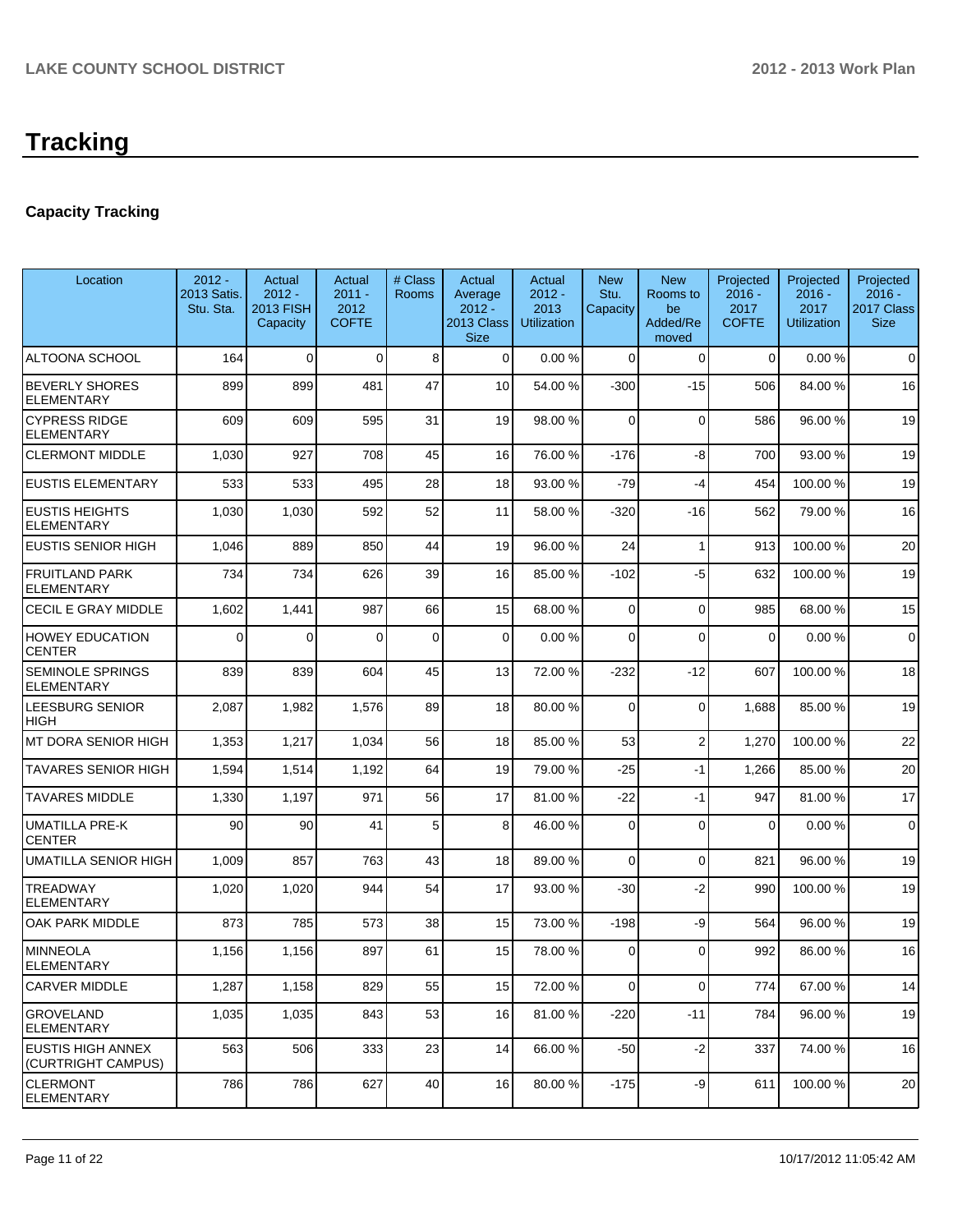| <b>MOUNT DORA MIDDLE</b>                                              | 873    | 785         | 769      | 38          | 20 <sub>2</sub> | 98.00 % | $\Omega$       | $\mathbf 0$ | 790         | 101.00 % | 21             |
|-----------------------------------------------------------------------|--------|-------------|----------|-------------|-----------------|---------|----------------|-------------|-------------|----------|----------------|
| <b>RIMES EARLY</b><br><b>LEARNING &amp; LITERACY</b><br><b>CENTER</b> | 492    | 492         | 260      | 26          | 10 <sup>1</sup> | 53.00 % | $-147$         | $-7$        | 345         | 100.00 % | 18             |
| <b>TRIANGLE</b><br><b>ELEMENTARY</b>                                  | 796    | 796         | 662      | 43          | 15              | 83.00 % | $\overline{0}$ | $\mathbf 0$ | 709         | 89.00%   | 16             |
| <b>LAKE VOCATIONAL</b><br><b>CENTERS</b>                              | 983    | 1,179       | 22       | 57          | $\Omega$        | 2.00 %  | $\Omega$       | $\mathbf 0$ | $\mathbf 0$ | 0.00%    | $\overline{0}$ |
| <b>LCS ACCOUNTABILITY</b><br><b>AND PROGRAM</b><br><b>SUPPORT</b>     | 0      | $\Omega$    | $\Omega$ | $\mathbf 0$ | $\overline{0}$  | 0.00%   | $\Omega$       | $\mathbf 0$ | $\mathbf 0$ | 0.00%    | $\overline{0}$ |
| <b>MASCOTTE CENTER</b>                                                | 624    | $\mathbf 0$ | $\Omega$ | 30          | $\Omega$        | 0.00%   | $\Omega$       | $\mathbf 0$ | $\Omega$    | 0.00%    | $\overline{0}$ |
| <b>TAVARES ELEMENTARY</b>                                             | 875    | 875         | 770      | 45          | 17              | 88.00 % | $-75$          | -4          | 800         | 100.00%  | 20             |
| <b>UMATILLA MIDDLE</b>                                                | 861    | 774         | 609      | 38          | 16              | 79.00 % | -66            | -3          | 508         | 72.00 %  | 15             |
| <b>SPRING CREEK</b><br><b>ELEMENTARY</b>                              | 685    | 685         | 543      | 36          | 15              | 79.00 % | $-60$          | -3          | 548         | 88.00 %  | 17             |
| <b>SOUTH LAKE SENIOR</b><br><b>HIGH</b>                               | 2,422  | 2,300       | 1,655    | 101         | 16              | 72.00 % | $-375$         | $-15$       | 1,496       | 78.00 %  | 17             |
| <b>EUSTIS MIDDLE</b>                                                  | 1,440  | 1,296       | 990      | 61          | 16              | 76.00 % | $-154$         | $-7$        | 930         | 81.00%   | 17             |
| <b>VILLAGES</b><br><b>ELEMENTARY</b>                                  | 851    | 851         | 782      | 45          | 17              | 92.00 % | $-2$           | $\mathbf 0$ | 849         | 100.00%  | 19             |
| <b>ASTATULA</b><br><b>ELEMENTARY</b>                                  | 791    | 791         | 597      | 43          | 14              | 75.00 % | $-100$         | -5          | 554         | 80.00%   | 15             |
| LOST LAKE<br><b>ELEMENTARY</b>                                        | 1,142  | 1,142       | 1,080    | 60          | 18              | 95.00 % | $-73$          | -4          | 1,069       | 100.00%  | 19             |
| WINDY HILL MIDDLE                                                     | 1,374  | 1,236       | 1,149    | 58          | 20              | 93.00 % | $-44$          | $-2$        | 1,192       | 100.00%  | 21             |
| <b>ROUND LAKE</b><br><b>ELEMENTARY</b>                                | 1,043  | 1,043       | 795      | 53          | 15              | 76.00 % | $-143$         | $-7$        | 900         | 100.00%  | 20             |
| UMATILLA<br><b>ELEMENTARY</b>                                         | 755    | 755         | 652      | 39          | 17              | 86.00 % | $-69$          | -3          | 686         | 100.00%  | 19             |
| <b>EAST RIDGE SENIOR</b><br><b>HIGH</b>                               | 3,105  | 2,949       | 2,176    | 127         | 17              | 74.00 % | $-975$         | $-39$       | 1,947       | 99.00 %  | 22             |
| <b>PINE RIDGE</b><br><b>ELEMENTARY</b>                                | 970    | 970         | 843      | 50          | 17              | 87.00 % | -89            | -4          | 881         | 100.00%  | 19             |
| <b>LEESBURG</b><br>ELEMENTARY                                         | 915    | 915         | 852      | 47          | 18              | 93.00 % | $-96$          | $-5$        | 819         | 100.00%  | 20             |
| MASCOTTE CHARTER<br>ELEMENTARY SCHOOL                                 | 940    | 940         | 726      | 51          | 14              | 77.00 % | $\overline{0}$ | $\Omega$    | 816         | 87.00%   | 16             |
| LAKE HILLS ESE<br><b>CENTER</b>                                       | 236    | 236         | 175      | 23          | 8 <sup>1</sup>  | 74.00 % | $\overline{0}$ | 0           | 175         | 74.00 %  | 8              |
| <b>SAWGRASS BAY</b><br><b>ELEMENTARY</b>                              | 1,316  | 1,316       | 1,091    | 71          | 15              | 83.00 % | $-204$         | $-10$       | 1,112       | 100.00%  | 18             |
| <b>GRASSY LAKE</b><br><b>ELEMENTARY</b>                               | 1,030  | 1,030       | 1,014    | 56          | 18              | 98.00 % | 20             | 1           | 1,050       | 100.00 % | 18             |
| EAST RIDGE MIDDLE<br>SCHOOL                                           | 1,414  | 1,272       | 1,074    | 60          | 18              | 84.00 % | $\overline{0}$ | $\mathbf 0$ | 1,100       | 86.00 %  | 18             |
| SORRENTO<br>ELEMENTARY                                                | 851    | 851         | 722      | 45          | 16              | 85.00 % | $\overline{0}$ | 0           | 834         | 98.00 %  | 19             |
| LAKE MINNEOLA<br> SENIOR HIGH                                         | 1,932  | 1,835       | 1,266    | 79          | 16              | 69.00 % | $\overline{0}$ | $\mathbf 0$ | 1,847       | 101.00%  | 23             |
|                                                                       | 51,385 | 48,518      | 37,837   | 2,424       | 16              | 77.99 % | $-4,504$       | $-209$      | 38,946      | 88.49 %  | 18             |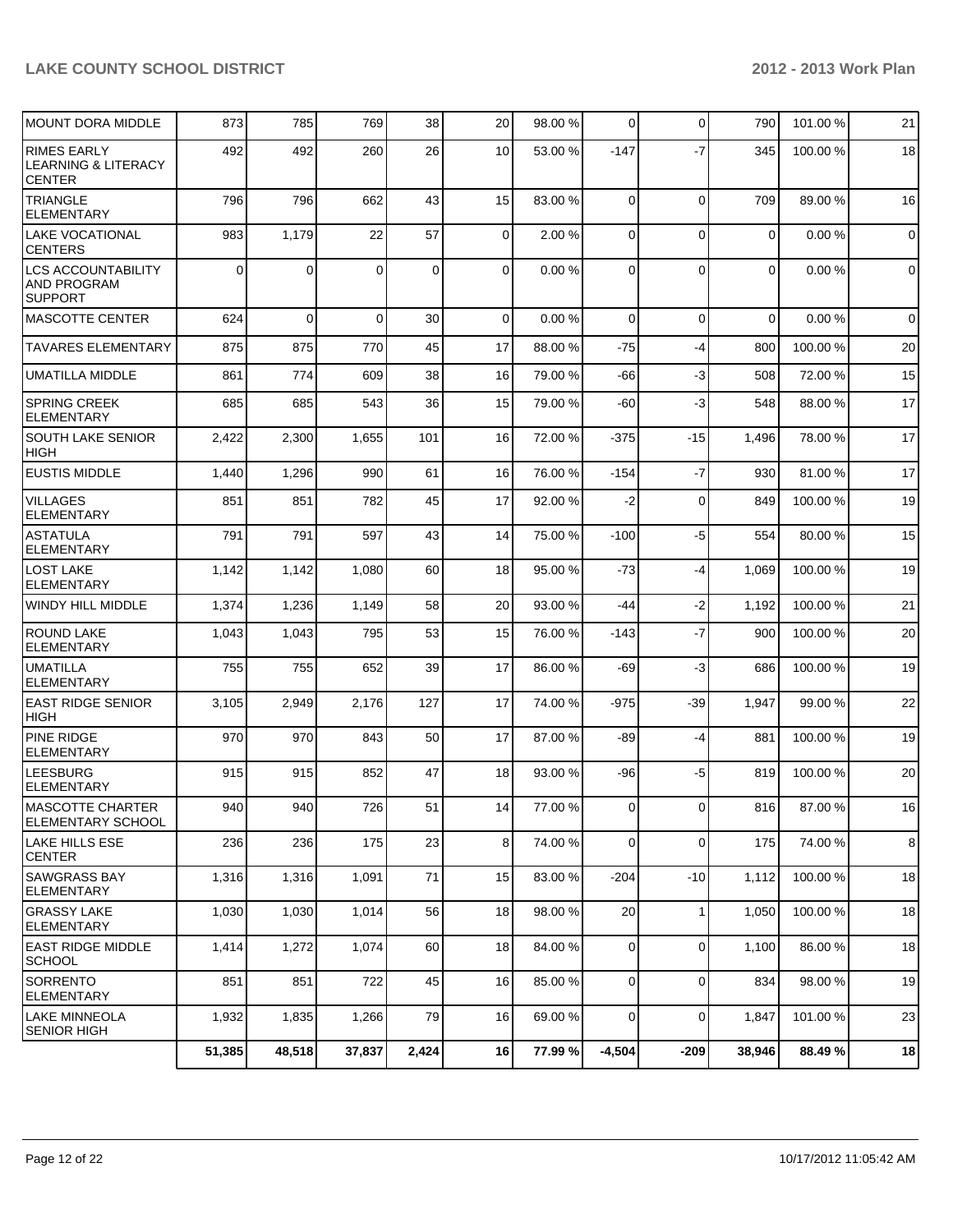The COFTE Projected Total (38,946) for 2016 - 2017 must match the Official Forecasted COFTE Total (36,226 ) for 2016 - 2017 before this section can be completed. In the event that the COFTE Projected Total does not match the Official forecasted COFTE, then the Balanced Projected COFTE Table should be used to balance COFTE.

|                                 | 36,226 |
|---------------------------------|--------|
| High (9-12)                     | 10,774 |
| Middle (4-8)                    | 13,938 |
| Elementary (PK-3)               | 11,514 |
| Projected COFTE for 2016 - 2017 |        |

| <b>Grade Level Type</b> | <b>Balanced Projected</b><br>COFTE for 2016 - 2017 |
|-------------------------|----------------------------------------------------|
| Elementary (PK-3)       | $-1,740$                                           |
| Middle $(4-8)$          | $-119$                                             |
| High (9-12)             | -86                                                |
|                         | 36,226                                             |

#### **Relocatable Replacement**

Number of relocatable classrooms clearly identified and scheduled for replacement in the school board adopted financially feasible 5-year district work program.

| Location                               | 2012 - 2013   2013 - 2014   2014 - 2015   2015 - 2016   2016 - 2017   Year 5 Total |  |                 |
|----------------------------------------|------------------------------------------------------------------------------------|--|-----------------|
| IEUSTIS HEIGHTS ELEMENTARY             | 131                                                                                |  | 13 <sup>1</sup> |
| IMOUNT DORA MIDDLE                     |                                                                                    |  |                 |
| <b>Total Relocatable Replacements:</b> | 13 <sub>1</sub>                                                                    |  | 21'             |

#### **Charter Schools Tracking**

Information regarding the use of charter schools.

| Location-Type                    | # Relocatable<br>units or<br>permanent<br>classrooms | Owner           | Year Started or<br>Scheduled | <b>Student</b><br><b>Stations</b> | <b>Students</b><br>Enrolled | Years in<br>Contract | <b>Total Charter</b><br><b>Students</b><br>projected for<br>2016 - 2017 |
|----------------------------------|------------------------------------------------------|-----------------|------------------------------|-----------------------------------|-----------------------------|----------------------|-------------------------------------------------------------------------|
| Alee Academy 9-12                |                                                      | 15 <b>OTHER</b> | 1999                         | 300                               | 177                         | 10 <sub>1</sub>      | 232                                                                     |
| Altoona School K-5               |                                                      | 11 SCHOOL BOARD | 2004                         | 324                               | 236                         | 5.                   | 145                                                                     |
| Milestone Community School K-8   |                                                      | 17 LEASE RENT   | 2001                         | 364                               | 187                         | 5.                   | 225                                                                     |
| <b>South Lake Charter K-8</b>    |                                                      | 53 OTHER        | 2005                         | 1,102                             | 1,011                       | 5.                   | 1,050                                                                   |
| ACER Night at Alee Academy       |                                                      | 15 <b>OTHER</b> | 2001                         | 300                               | 55                          | 10 <sup>1</sup>      | 42                                                                      |
| <b>IFine Arts Charter School</b> |                                                      | 8 COMBINATION   | 2010                         | 201                               | 159                         | 5.                   | 300 <sup>1</sup>                                                        |
|                                  | 119                                                  |                 |                              | 2,591                             | 1,825                       |                      | 1,994                                                                   |

#### **Special Purpose Classrooms Tracking**

The number of classrooms that will be used for certain special purposes in the current year, by facility and type of classroom, that the district will, 1), not use for educational purposes, and 2), the co-teaching classrooms that are not open plan classrooms and will be used for educational purposes.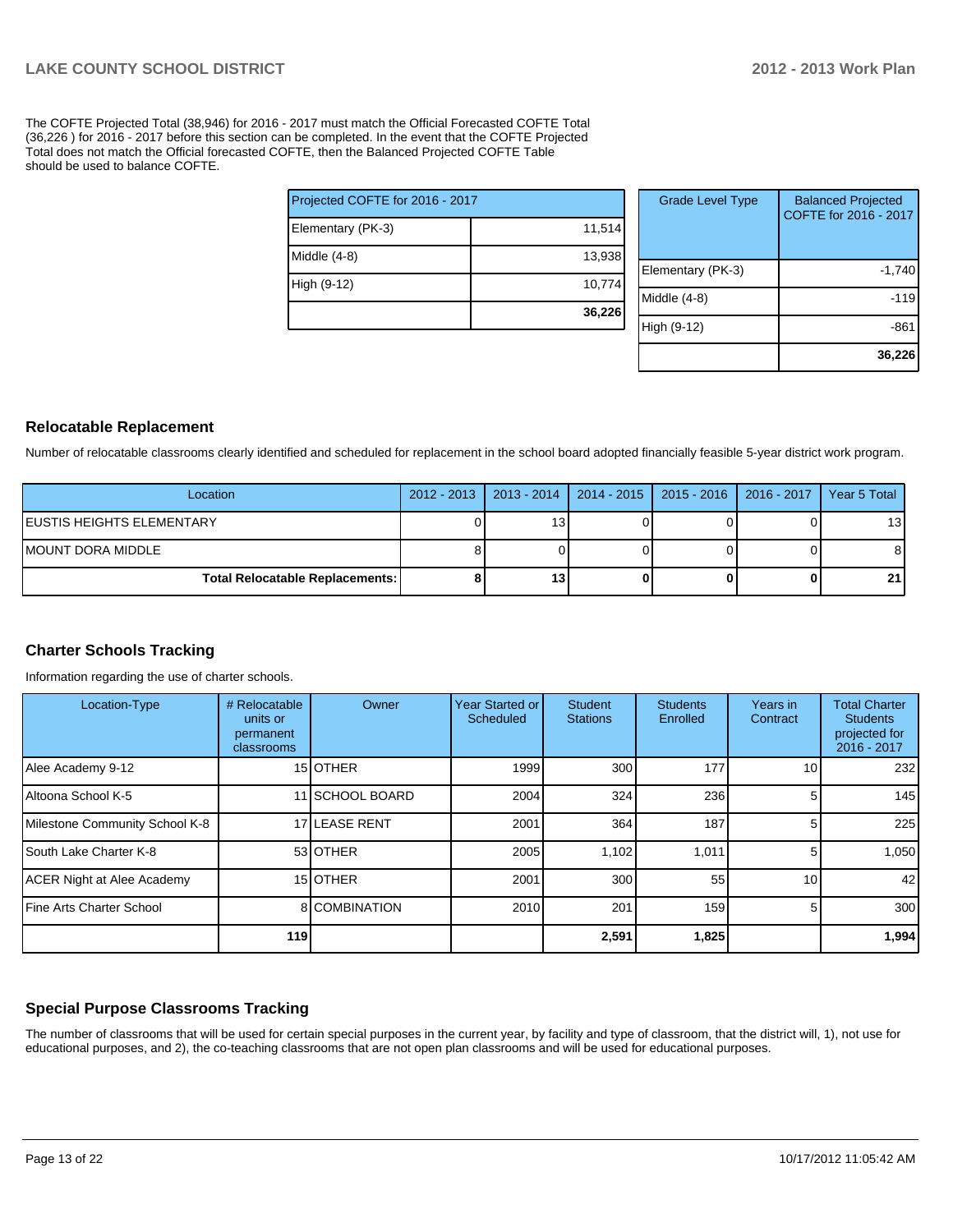| School                                 | School Type | $\parallel$ # of Elementary $\parallel$ # of Middle 4-8 $\parallel$ # of High 9-12 $\parallel$<br><b>K-3 Classrooms L</b> | <b>Classrooms</b> | <b>Classrooms</b> | $#$ of ESE<br><b>Classrooms</b> | # of Combo<br><b>Classrooms</b> | Total<br><b>Classrooms</b> |
|----------------------------------------|-------------|---------------------------------------------------------------------------------------------------------------------------|-------------------|-------------------|---------------------------------|---------------------------------|----------------------------|
| <b>Total Educational Classrooms: I</b> |             |                                                                                                                           |                   |                   |                                 |                                 | 01                         |

| School                          | School Type                          | $\parallel$ # of Elementary $\parallel$ # of Middle 4-8 $\parallel$ # of High 9-12<br><b>IK-3 Classrooms L</b> | <b>Classrooms</b> | <b>Classrooms</b> | # of $ESE$<br><b>Classrooms</b> | # of Combo<br><b>Classrooms</b> | Total<br><b>Classrooms</b> |
|---------------------------------|--------------------------------------|----------------------------------------------------------------------------------------------------------------|-------------------|-------------------|---------------------------------|---------------------------------|----------------------------|
| <b>CYPRESS RIDGE ELEMENTARY</b> | Co-Teaching                          |                                                                                                                |                   |                   |                                 |                                 |                            |
|                                 | <b>Total Co-Teaching Classrooms:</b> |                                                                                                                |                   |                   |                                 | 01                              |                            |

#### **Infrastructure Tracking**

**Necessary offsite infrastructure requirements resulting from expansions or new schools. This section should include infrastructure information related to capacity project schedules and other project schedules (Section 4).**

We have been successful in working with our local governments and have not incurred nor plan to incur offsite infrastructure costs for expansions or new facilities.

**Proposed location of planned facilities, whether those locations are consistent with the comprehensive plans of all affected local governments, and recommendations for infrastructure and other improvements to land adjacent to existing facilities. Provisions of 1013.33(12), (13) and (14) and 1013.36 must be addressed for new facilities planned within the 1st three years of the plan (Section 5).**

In this 5-year cycle, we have partially funded 4 new elementary schools, projected to open beyond 2017. These are:

ES "N" in South Leesburg ES "O" in Lady Lake ES "P" in Tavares ES "O" in North Groveland

All are consistent with local government comprehensive plans, and no off-site infrastructure improvements by the School District are anticipated. We are working closely with the respective local governments to ensure that all off-site needs are taken care of by other parties.

**Consistent with Comp Plan?** Yes

#### **Net New Classrooms**

The number of classrooms, by grade level and type of construction, that were added during the last fiscal year.

| List the net new classrooms added in the 2011 - 2012 fiscal year.                                                                                       |                              |                                   |                                | Ivear.                 |                                                                        | LList the net new classrooms to be added in the 2012 - 2013 fiscal |                                 |                        |
|---------------------------------------------------------------------------------------------------------------------------------------------------------|------------------------------|-----------------------------------|--------------------------------|------------------------|------------------------------------------------------------------------|--------------------------------------------------------------------|---------------------------------|------------------------|
| "Classrooms" is defined as capacity carrying classrooms that are added to increase<br>capacity to enable the district to meet the Class Size Amendment. |                              |                                   |                                |                        | Totals for fiscal year 2012 - 2013 should match totals in Section 15A. |                                                                    |                                 |                        |
| Location                                                                                                                                                | $2011 - 2012$ #<br>Permanent | $2011 - 2012$ #<br><b>Modular</b> | $2011 - 2012$ #<br>Relocatable | $2011 - 2012$<br>Total | $2012 - 2013$ #<br>Permanent                                           | $2012 - 2013$ #<br>Modular                                         | $2012 - 2013 \#$<br>Relocatable | $2012 - 2013$<br>Total |
| Elementary (PK-3)                                                                                                                                       | 10 <sub>1</sub>              |                                   |                                | 15                     |                                                                        |                                                                    |                                 |                        |
| Middle (4-8)                                                                                                                                            |                              |                                   |                                |                        |                                                                        |                                                                    |                                 |                        |
| High (9-12)                                                                                                                                             |                              |                                   |                                |                        |                                                                        |                                                                    |                                 | $\Omega$               |
|                                                                                                                                                         | 10 <sub>1</sub>              |                                   |                                | 21                     |                                                                        |                                                                    |                                 | 0                      |

#### **Relocatable Student Stations**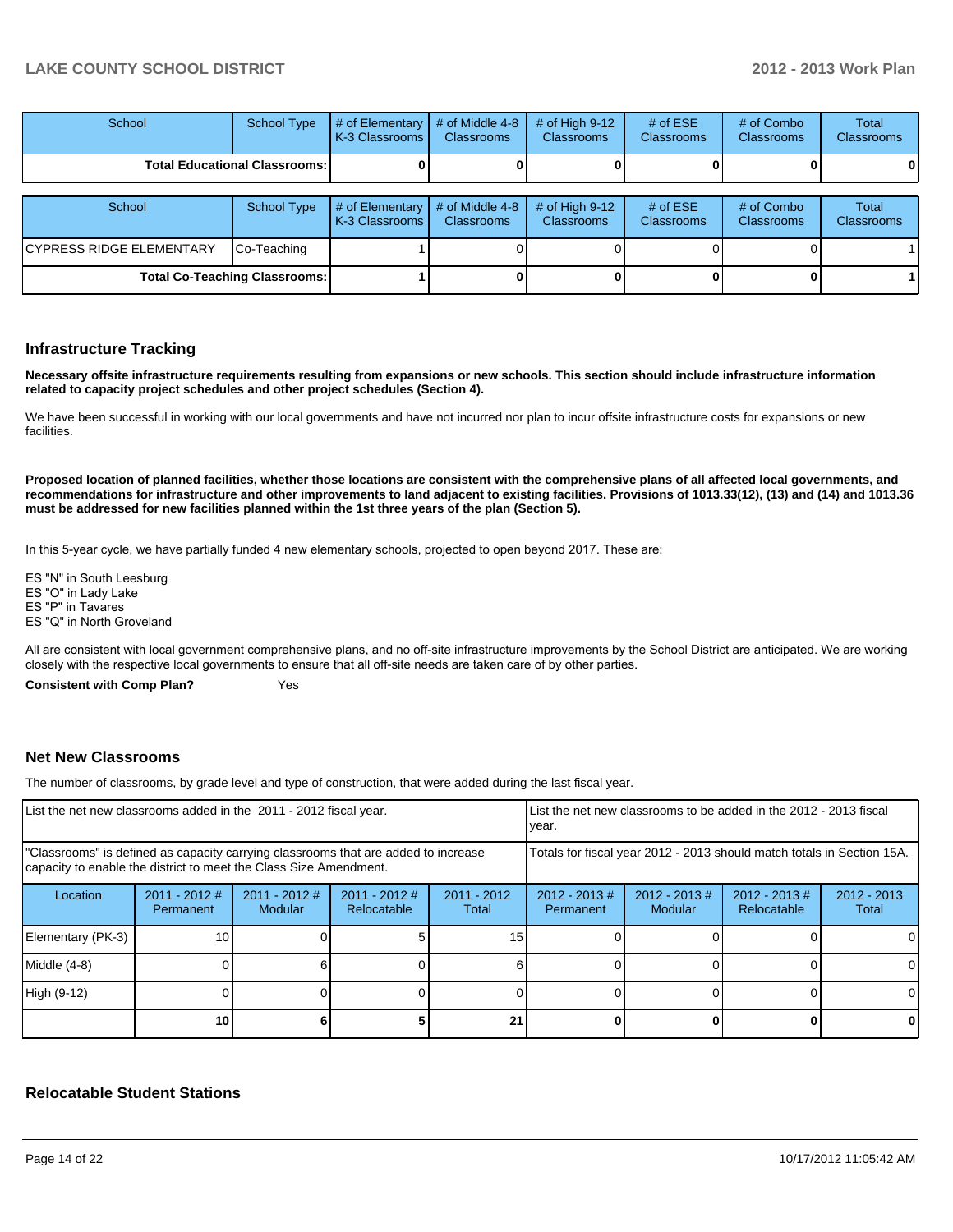Number of students that will be educated in relocatable units, by school, in the current year, and the projected number of students for each of the years in the workplan.

| <b>Site</b>                            | 2012 - 2013    | $2013 - 2014$ | 2014 - 2015     | 2015 - 2016    | $2016 - 2017$ | 5 Year Average |
|----------------------------------------|----------------|---------------|-----------------|----------------|---------------|----------------|
| <b>BEVERLY SHORES ELEMENTARY</b>       | 239            | $\mathbf 0$   | $\Omega$        | $\Omega$       | 0             | 48             |
| <b>CYPRESS RIDGE ELEMENTARY</b>        | 351            | 312           | 300             | 305            | 306           | 315            |
| <b>CLERMONT MIDDLE</b>                 | 176            | 0             | 0               | $\Omega$       | $\mathbf 0$   | 35             |
| <b>EUSTIS ELEMENTARY</b>               | 58             | 12            | 12              | 12             | 12            | 21             |
| <b>EUSTIS HEIGHTS ELEMENTARY</b>       | 226            | 60            | 0               | $\overline{0}$ | $\mathbf 0$   | 57             |
| <b>EUSTIS MIDDLE</b>                   | 154            | 35            | 20              | $\Omega$       | $\Omega$      | 42             |
| <b>VILLAGES ELEMENTARY</b>             | 128            | 93            | 110             | 125            | 126           | 116            |
| <b>ASTATULA ELEMENTARY</b>             | 90             | $\mathbf 0$   | $\Omega$        | $\Omega$       | $\Omega$      | 18             |
| <b>UMATILLA MIDDLE</b>                 | 66             | 25            | 22              | 26             | 22            | 32             |
| <b>SPRING CREEK ELEMENTARY</b>         | 36             | 18            | 18              | 18             | 18            | 22             |
| <b>SOUTH LAKE SENIOR HIGH</b>          | 350            | $\mathbf 0$   | 0               | $\Omega$       | $\mathbf 0$   | 70             |
| RIMES EARLY LEARNING & LITERACY CENTER | 170            | 60            | 60              | 60             | $\mathbf 0$   | 70             |
| <b>TRIANGLE ELEMENTARY</b>             | $\Omega$       | $\mathbf 0$   | 0               | $\Omega$       | $\mathbf 0$   | $\overline{0}$ |
| <b>LAKE VOCATIONAL CENTERS</b>         | 198            | $\mathbf 0$   | 0               | $\overline{0}$ | $\mathbf 0$   | 40             |
| LCS ACCOUNTABILITY AND PROGRAM SUPPORT | $\Omega$       | $\mathbf 0$   | $\Omega$        | $\Omega$       | $\mathbf 0$   | $\overline{0}$ |
| <b>TAVARES ELEMENTARY</b>              | 94             | 38            | 38              | 36             | 37            | 49             |
| <b>CARVER MIDDLE</b>                   | $\Omega$       | $\mathbf 0$   | 0               | $\overline{0}$ | $\mathbf 0$   | $\overline{0}$ |
| <b>GROVELAND ELEMENTARY</b>            | 166            | 48            | 0               | $\overline{0}$ | $\mathbf 0$   | 43             |
| EUSTIS HIGH ANNEX (CURTRIGHT CAMPUS)   | 25             | 20            | $\Omega$        | $\Omega$       | $\Omega$      | 9              |
| <b>CLERMONT ELEMENTARY</b>             | 220            | 48            | 50              | 52             | 55            | 85             |
| MOUNT DORA MIDDLE                      | 176            | 0             | 0               | $\overline{0}$ | $\mathbf 0$   | 35             |
| MASCOTTE CHARTER ELEMENTARY SCHOOL     | 0              | $\mathbf 0$   | 0               | $\overline{0}$ | $\mathbf 0$   | $\overline{0}$ |
| LAKE HILLS ESE CENTER                  | $\Omega$       | $\mathbf 0$   | 0               | $\Omega$       | $\Omega$      | $\mathbf 0$    |
| <b>SAWGRASS BAY ELEMENTARY</b>         | $\overline{0}$ | 20            | 20              | 20             | 20            | 16             |
| <b>GRASSY LAKE ELEMENTARY</b>          | 90             | 90            | 90              | 90             | 110           | 94             |
| <b>EAST RIDGE MIDDLE SCHOOL</b>        | $\overline{0}$ | $\mathbf 0$   | 0               | $\overline{0}$ | 0             | $\overline{0}$ |
| <b>ROUND LAKE ELEMENTARY</b>           | 346            | 181           | 192             | 196            | 203           | 224            |
| UMATILLA ELEMENTARY                    | 54             | 40            | 40 <sup>°</sup> | 40             | 40            | 43             |
| EAST RIDGE SENIOR HIGH                 | 825            | $\mathbf 0$   | $\mathbf 0$     | $\overline{0}$ | 0             | 165            |
| LEESBURG ELEMENTARY                    | 162            | 79            | 56              | 66             | 49            | 82             |
| PINE RIDGE ELEMENTARY                  | 72             | 45            | 0               | $\overline{0}$ | $\mathbf 0$   | 23             |
| UMATILLA SENIOR HIGH                   | 50             | 68            | 65              | 52             | 20            | 51             |
| TREADWAY ELEMENTARY                    | 332            | 277           | 137             | 137            | 148           | 206            |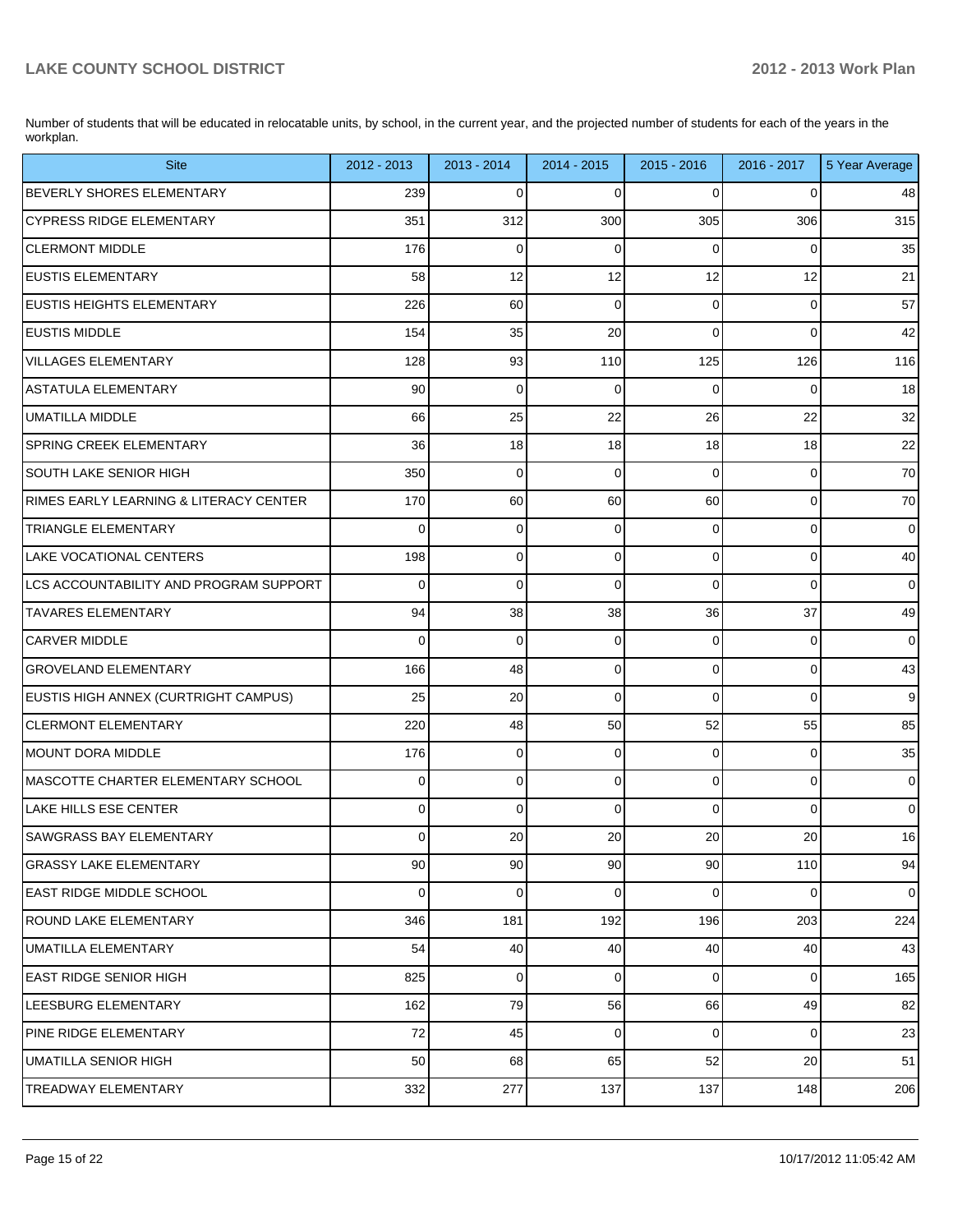| <b>OAK PARK MIDDLE</b>                            | 186      | 10          | 15           | 10             | $\Omega$       | 44              |
|---------------------------------------------------|----------|-------------|--------------|----------------|----------------|-----------------|
| MINNEOLA ELEMENTARY                               | 0        | $\Omega$    | $\Omega$     | $\Omega$       | $\Omega$       | $\overline{0}$  |
| <b>LOST LAKE ELEMENTARY</b>                       | 211      | 150         | 123          | 127            | 138            | 150             |
| WINDY HILL MIDDLE                                 | 308      | 308         | 297          | 285            | 274            | 294             |
| LEESBURG SENIOR HIGH                              | 0        | $\mathbf 0$ | 0            | $\overline{0}$ | 0              | $\overline{0}$  |
| MT DORA SENIOR HIGH                               | 0        | $\Omega$    | 0            | $\Omega$       | 17             | 3 <sup>1</sup>  |
| <b>TAVARES SENIOR HIGH</b>                        | 0        | $\Omega$    | 0            | $\Omega$       | $\Omega$       | $\overline{0}$  |
| <b>TAVARES MIDDLE</b>                             | 22       | $\Omega$    | $\Omega$     | $\Omega$       | $\Omega$       | $\overline{4}$  |
| <b>UMATILLA PRE-K CENTER</b>                      | 0        | $\Omega$    | $\Omega$     | $\Omega$       | $\Omega$       | $\overline{0}$  |
| <b>IEUSTIS SENIOR HIGH</b>                        | $\Omega$ | $\Omega$    | $\mathbf{0}$ | $\Omega$       | $\Omega$       | $\overline{0}$  |
| FRUITLAND PARK ELEMENTARY                         | 82       | 26          | 20           | 18             | 18             | 33              |
| <b>CECIL E GRAY MIDDLE</b>                        | 0        | $\Omega$    | 0            | $\Omega$       | $\Omega$       | $\overline{0}$  |
| SEMINOLE SPRINGS ELEMENTARY                       | 278      | 22          | 17           | 21             | 28             | 73              |
| ALTOONA SCHOOL                                    | 164      | 164         | 164          | 164            | 164            | 164             |
| <b>HOWEY EDUCATION CENTER</b>                     | 0        | $\Omega$    | $\Omega$     | $\Omega$       | $\Omega$       | $\overline{0}$  |
| <b>MASCOTTE CENTER</b>                            | 186      | $\Omega$    | $\mathbf{0}$ | $\Omega$       | $\Omega$       | 37 <sup>1</sup> |
| <b>SORRENTO ELEMENTARY</b>                        | 0        | $\Omega$    | $\Omega$     | $\Omega$       | 0              | $\overline{0}$  |
| LAKE MINNEOLA SENIOR HIGH                         | $\Omega$ | $\Omega$    | $\Omega$     | $\Omega$       | $\overline{0}$ | $\overline{0}$  |
| Totals for LAKE COUNTY SCHOOL DISTRICT            |          |             |              |                |                |                 |
| Total students in relocatables by year.           | 6,291    | 2,249       | 1,866        | 1,860          | 1,805          | 2,814           |
| Total number of COFTE students projected by year. | 37,490   | 37,122      | 36,744       | 36,457         | 36,226         | 36,808          |
| Percent in relocatables by year.                  | 17 %     | 6%          | 5 %          | 5 %            | 5 %            | 8 %             |

#### **Leased Facilities Tracking**

Exising leased facilities and plans for the acquisition of leased facilities, including the number of classrooms and student stations, as reported in the educational plant survey, that are planned in that location at the end of the five year workplan.

| Location                          | # of Leased<br>Classrooms 2012 -<br>2013 | <b>FISH Student</b><br><b>Stations</b> | Owner                    | # of Leased<br>Classrooms 2016 -<br>2017 | <b>FISH Student</b><br><b>Stations</b> |
|-----------------------------------|------------------------------------------|----------------------------------------|--------------------------|------------------------------------------|----------------------------------------|
| ILAKE VOCATIONAL CENTERS          |                                          |                                        | 175 William Scottsman    |                                          | 175                                    |
| IGROVELAND ELEMENTARY             |                                          |                                        | 94 William Scottsman     |                                          | 01                                     |
| <b>IROUND LAKE ELEMENTARY</b>     |                                          |                                        | 186 William Scottsman    |                                          | 01                                     |
| <b>IFRUITLAND PARK ELEMENTARY</b> |                                          |                                        | 46 Williams<br>Scottsman |                                          | $\Omega$                               |
| llost lake elementary             |                                          |                                        | 18 William Scottsman     |                                          | 01                                     |
| IOAK PARK MIDDLE                  |                                          |                                        | 22 William Scottsman     |                                          | 01                                     |
| IUMATILLA ELEMENTARY              |                                          |                                        | 0 William Scottsman      |                                          | 66                                     |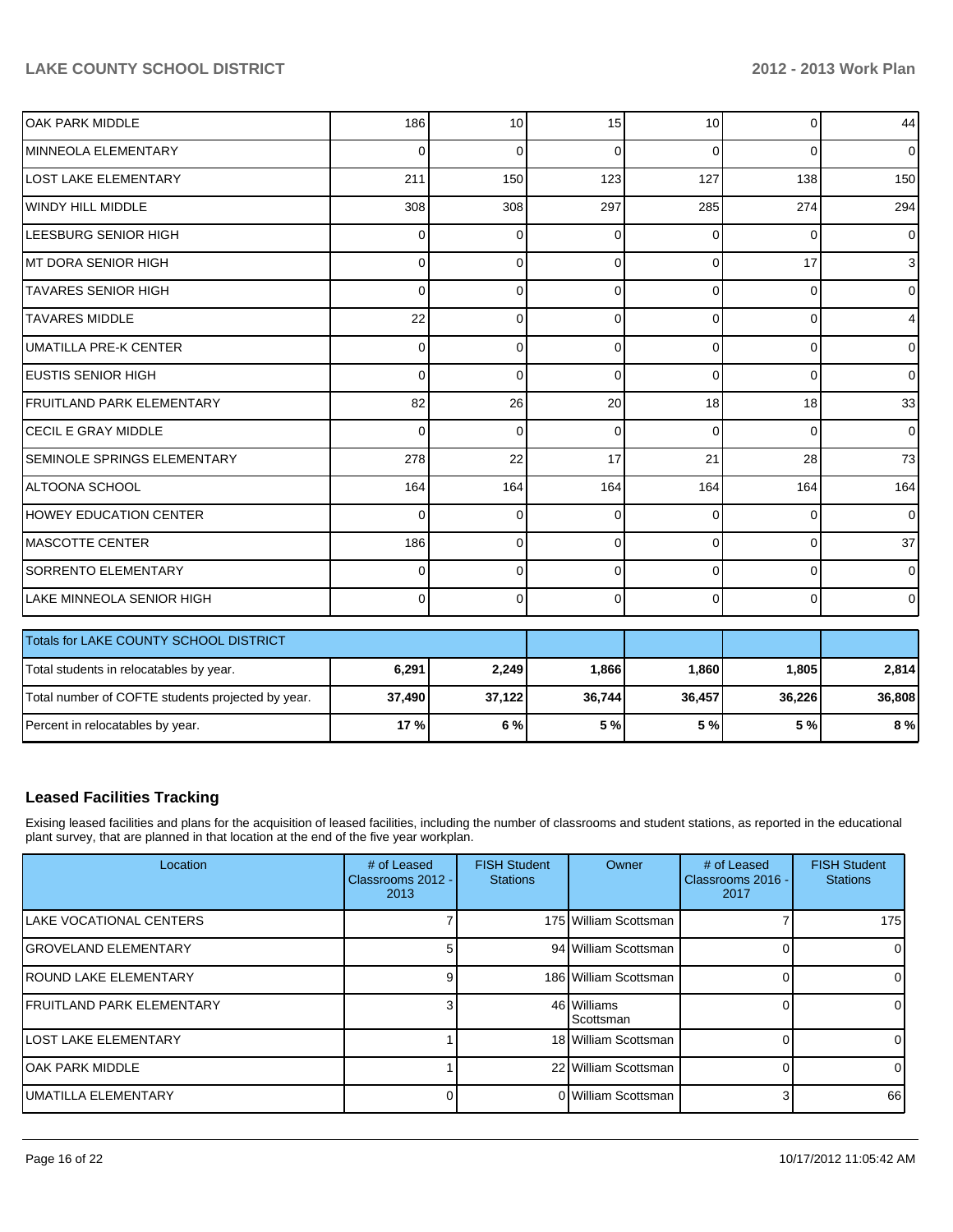| ALTOONA SCHOOL                         |                |          | 18 William Scottsman      |          | 18             |
|----------------------------------------|----------------|----------|---------------------------|----------|----------------|
| <b>EUSTIS ELEMENTARY</b>               | U              |          |                           | 0        | 0              |
| <b>EUSTIS HEIGHTS ELEMENTARY</b>       | U              |          |                           | $\Omega$ | 0              |
| <b>HOWEY EDUCATION CENTER</b>          | 0              |          |                           | 0        | 0              |
| SEMINOLE SPRINGS ELEMENTARY            | 0              |          |                           | $\Omega$ | 0              |
| LEESBURG SENIOR HIGH                   | 0              | C        |                           | $\Omega$ | 0              |
| MT DORA SENIOR HIGH                    | U              |          |                           | $\Omega$ | 0              |
| <b>TAVARES SENIOR HIGH</b>             | 0              | ∩        |                           | $\Omega$ | 0              |
| <b>TAVARES MIDDLE</b>                  | 0              |          |                           | $\Omega$ | 0              |
| <b>UMATILLA PRE-K CENTER</b>           | 0              | C        |                           | $\Omega$ | 0              |
| <b>UMATILLA SENIOR HIGH</b>            | ი              |          |                           | $\Omega$ | 0              |
| <b>TREADWAY ELEMENTARY</b>             | 0              | ∩        |                           | $\Omega$ | 0              |
| MINNEOLA ELEMENTARY                    | $\mathbf{0}$   |          |                           | $\Omega$ | 0              |
| EUSTIS HIGH ANNEX (CURTRIGHT CAMPUS)   | 0              | C        |                           | $\Omega$ | 0              |
| MOUNT DORA MIDDLE                      | U              |          |                           | 0        | 0              |
| RIMES EARLY LEARNING & LITERACY CENTER | 0              | ∩        |                           | $\Omega$ | 0              |
| <b>TRIANGLE ELEMENTARY</b>             | U              |          |                           | $\Omega$ | 0              |
| LCS ACCOUNTABILITY AND PROGRAM SUPPORT | 0              | $\Omega$ |                           | $\Omega$ | 0              |
| <b>UMATILLA MIDDLE</b>                 |                | 22       |                           | 0        | 0              |
| SPRING CREEK ELEMENTARY                | 0              | 0        |                           | $\Omega$ | 0              |
| <b>SOUTH LAKE SENIOR HIGH</b>          | 0              | $\Omega$ |                           | $\Omega$ | 0              |
| EUSTIS MIDDLE                          | 0              | $\Omega$ |                           | $\Omega$ | $\overline{0}$ |
| <b>VILLAGES ELEMENTARY</b>             | 6              |          | 128 Williams<br>Scottsman | 6        | 128            |
| PINE RIDGE ELEMENTARY                  | $\Omega$       |          |                           | $\Omega$ | 0              |
| <b>LAKE HILLS ESE CENTER</b>           | $\Omega$       | $\Omega$ |                           | 0        | $\overline{0}$ |
| <b>GRASSY LAKE ELEMENTARY</b>          | $\Omega$       | $\Omega$ |                           | $\Omega$ | $\overline{0}$ |
| <b>EAST RIDGE MIDDLE SCHOOL</b>        | $\Omega$       | $\Omega$ |                           | $\Omega$ | $\overline{0}$ |
| IMASCOTTE CENTER                       | $\Omega$       | $\Omega$ |                           | 0        | $\overline{0}$ |
| <b>SORRENTO ELEMENTARY</b>             | $\Omega$       | $\Omega$ |                           | $\Omega$ | $\overline{0}$ |
| LAKE MINNEOLA SENIOR HIGH              | $\Omega$       | $\Omega$ |                           | $\Omega$ | $\overline{0}$ |
| MASCOTTE CHARTER ELEMENTARY SCHOOL     | $\Omega$       | $\Omega$ |                           | $\Omega$ | $\overline{0}$ |
| <b>WINDY HILL MIDDLE</b>               | $\Omega$       | $\Omega$ |                           | 0        | $\overline{0}$ |
| <b>SAWGRASS BAY ELEMENTARY</b>         | 10             |          | 180 Mobile Modular        | $\Omega$ | $\overline{0}$ |
| BEVERLY SHORES ELEMENTARY              | $\Omega$       | $\Omega$ |                           | $\Omega$ | $\overline{0}$ |
| CECIL E GRAY MIDDLE                    | $\overline{0}$ | 0        |                           | 0        | $\circ$        |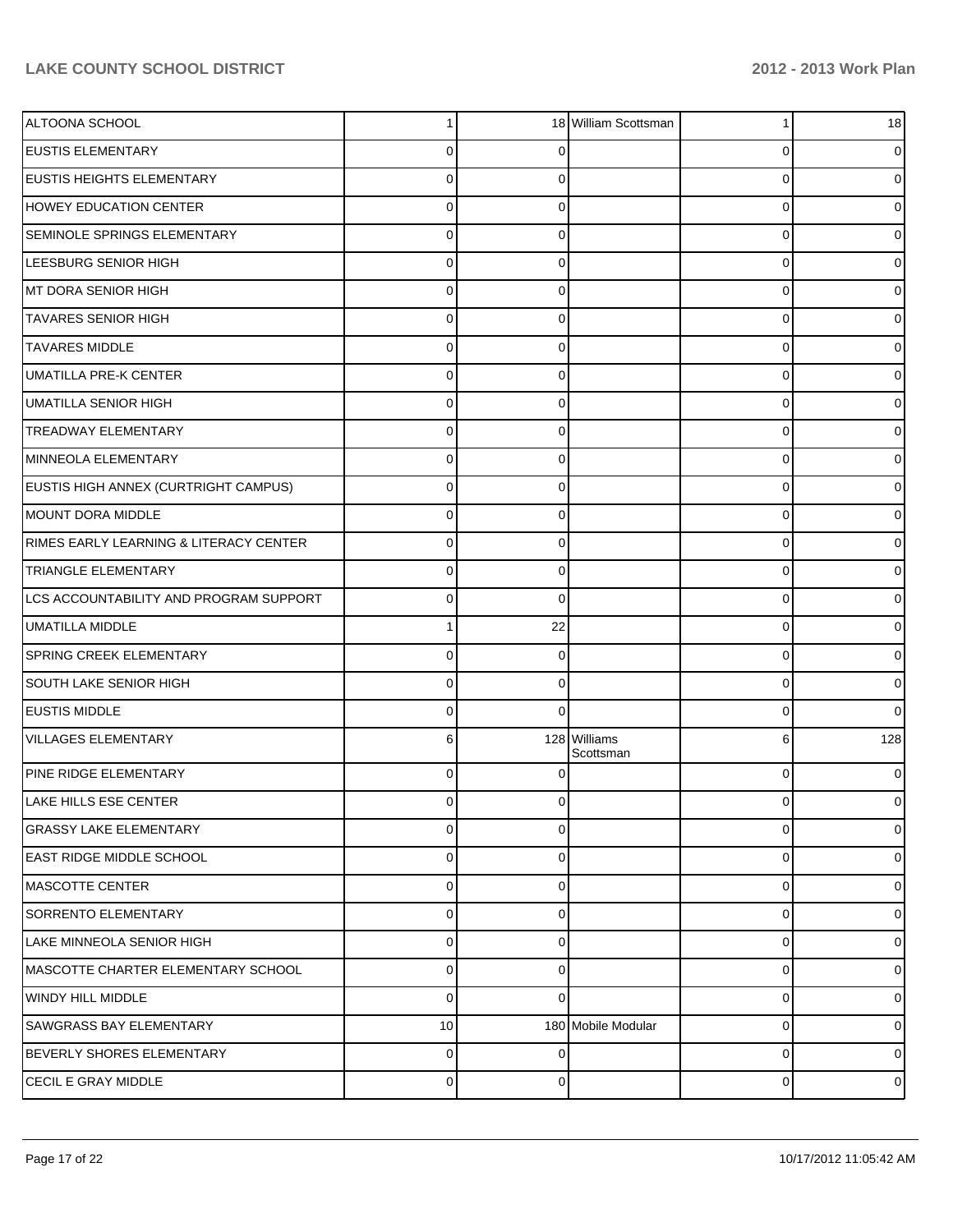| CARVER MIDDLE            |    |     |  |     |
|--------------------------|----|-----|--|-----|
| CYPRESS RIDGE ELEMENTARY |    |     |  | 01  |
|                          | 44 | 889 |  | 387 |

#### **Failed Standard Relocatable Tracking**

Relocatable units currently reported by school, from FISH, and the number of relocatable units identified as 'Failed Standards'.

Nothing reported for this section.

## **Planning**

#### **Class Size Reduction Planning**

**Plans approved by the school board that reduce the need for permanent student stations such as acceptable school capacity levels, redistricting, busing, year-round schools, charter schools, magnet schools, public-private partnerships, multitrack scheduling, grade level organization, block scheduling, or other alternatives.**

In the past two years, the School District of Lake County has completed three attendance boundary adjustments to better utilize available capacity. These adjustments consisted of

- Elementary students in the northeast due to the opening of Sorrento Elementary;
- High school students in the south county due to the opening of Lake Minneola High: and
- Elementary students in the south county to better redistribute student populations to available capacity for the 2012-13 school year.

In 2012-13, the District anticipates an additional attendance boundary adjustment for elementary school students in the north central part of the county to better utilize proposed permanent capacity.

In addition, the District is leasing property to two charter schools (Altoona Charter and The Fine Arts and Humanities Charter) to reduce need for student stations. and works cooperatively with the Four Corners Charter in Polk County to provide capacity for students near the county border, providing relief to Sawgrass Bay Elementary School.

Also, a program for high school students, Alternative Discipline at East Ridge High School, allows for students to take classes after the traditional school day and complete their high school diploma. The District also encourages Community College dual-enrollment and Virtual School enrollment for students when appropriate.

Lastly, the School District continues to explore the use of Public/Private partnerships (Bill 772 10178) to construct A Business Community (ABC) school which offers K-3 education at a business site and will comply with class-size reduction quidelines.

#### **School Closure Planning**

**Plans for the closure of any school, including plans for disposition of the facility or usage of facility space, and anticipated revenues.**

None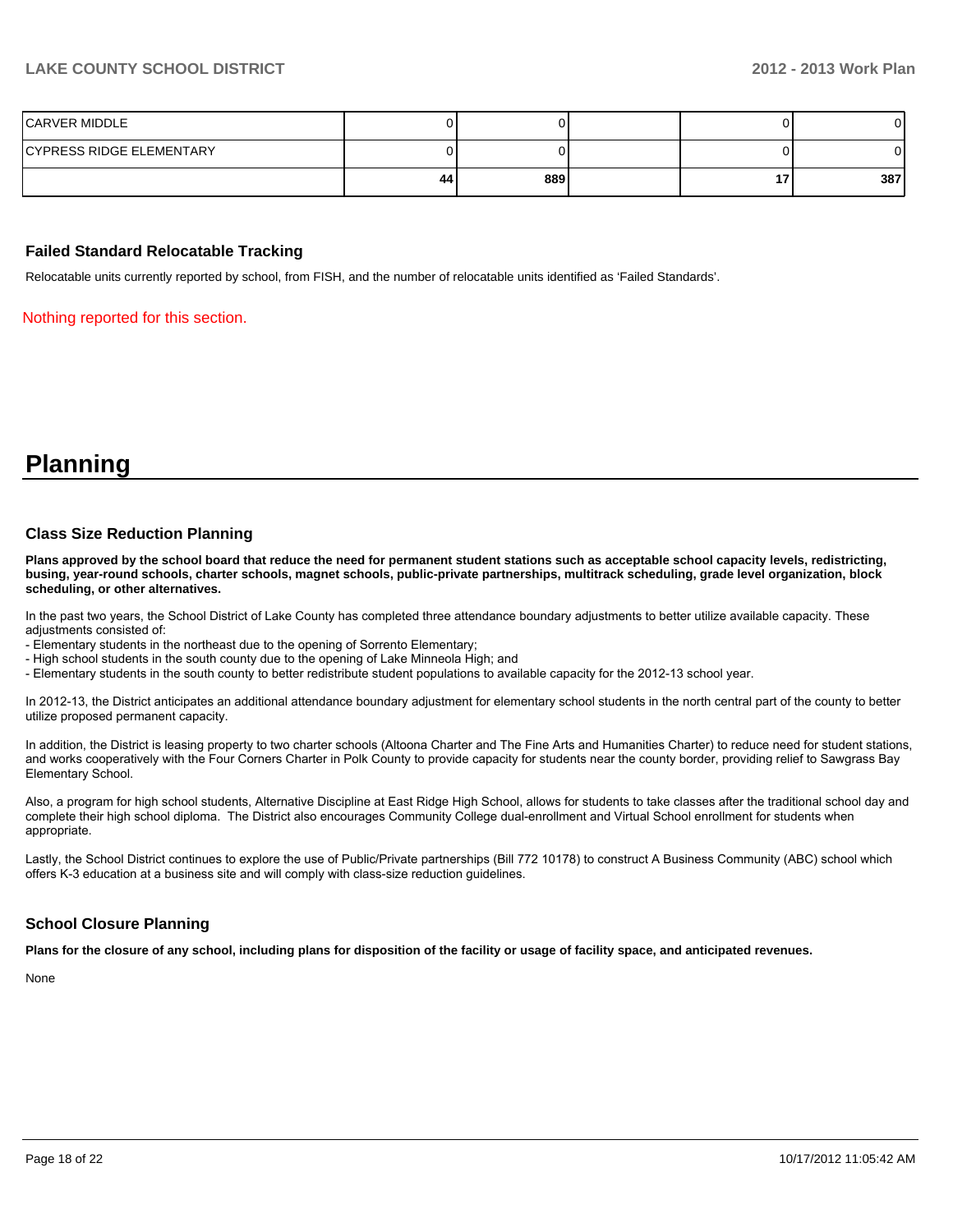# **Long Range Planning**

#### **Ten-Year Maintenance**

District projects and locations regarding the projected need for major renovation, repair, and maintenance projects within the district in years 6-10 beyond the projects plans detailed in the five years covered by the work plan.

| Project                  | 2016 - 2017 / 2021 - 2022<br><b>Projected Cost</b> |
|--------------------------|----------------------------------------------------|
| <b>HVAC</b>              | \$5,718,000                                        |
| Roofing                  | \$15,482,150                                       |
| <b>Health and Safety</b> | \$2,651,000                                        |
| Electrical               | \$1,495,450                                        |
| Painting/Siding          | \$1,142,500                                        |
| Electronics              | \$1,122,850                                        |
| Flooring                 | \$3,191,550                                        |
| General Maintenance      | \$2,427,000                                        |
| <b>Minor Renovations</b> | \$1,275,000                                        |
| Plumbing                 | \$1,121,900                                        |
| Site Improvement         | \$4,372,600                                        |
|                          | \$40,000,000                                       |

## **Ten-Year Capacity**

Schedule of capital outlay projects projected to ensure the availability of satisfactory student stations for the projected student enrollment in K-12 programs for the future 5 years beyond the 5-year district facilities work program.

| Project                                                                      | Location, Community, Quadrant or other<br>general location | 2016 - 2017 / 2021 - 2022<br><b>Projected Cost</b> |
|------------------------------------------------------------------------------|------------------------------------------------------------|----------------------------------------------------|
| "L" Elementary - 940 Student Stations - Partially<br>unfunded - Open in 2016 | South Lake Area                                            | \$19,707,000                                       |
| "N" Elementary - 940 Student Stations - Partially<br>unfunded - OPen 2016    | South Leesburg Area                                        | \$20,089,000                                       |
| "P" Elementary - 600 Student Stations - Partially<br>lunfunded               | Tavares Area                                               | \$21,267,500                                       |
| "O" Elementary - 600 Student Stations - Partially<br>Unfunded - OPen 2018    | Lady Lake Area                                             | \$20,877,400                                       |
| "Q" Elementary - 940 Student Stations - Partially<br>Unfunded - Open 2017    | Groveland Area                                             | \$20,487,300                                       |
| Middle School "EE" - 1240 student stations - Open<br>2018                    | South County                                               | \$29,039,000                                       |
|                                                                              |                                                            | \$131,467,200                                      |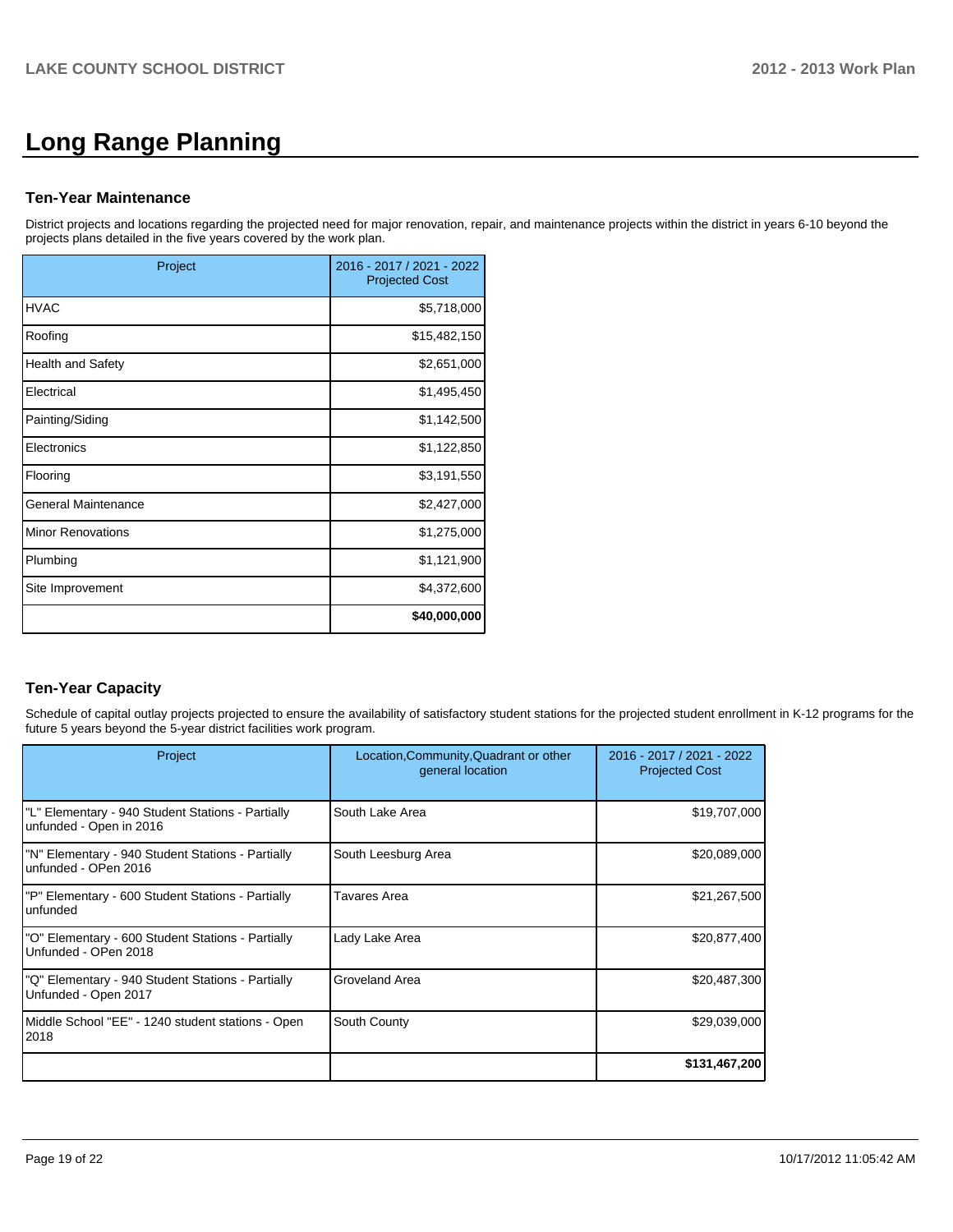#### **Ten-Year Planned Utilization**

Schedule of planned capital outlay projects identifying the standard grade groupings, capacities, and planned utilization rates of future educational facilities of the district for both permanent and relocatable facilities.

| <b>Grade Level Projections</b>   | <b>FISH</b><br><b>Student</b><br><b>Stations</b> | <b>Actual 2011 -</b><br><b>2012 FISH</b><br>Capacity | Actual<br>$2011 -$<br>2012<br><b>COFTE</b> | Actual 2011 - 2012<br><b>Utilization</b> | Actual 2012 - 2013 / 2021 - 2022 new<br>Student Capacity to be added/removed | Projected 2021<br><b>2022 COFTE</b> | Projected 2021 -<br>2022 Utilization |
|----------------------------------|--------------------------------------------------|------------------------------------------------------|--------------------------------------------|------------------------------------------|------------------------------------------------------------------------------|-------------------------------------|--------------------------------------|
| Elementary - District<br> Totals | 22,093                                           | 22,093                                               | 18,093.57                                  | 81.90%                                   | 3,852                                                                        | 21,477                              | 82.78%                               |
| <b>IMiddle - District Totals</b> | 12.647                                           | 11.377                                               | 8.991.95                                   | 79.04 %                                  | 656                                                                          | 10.547                              | 87.65 %                              |
| High - District Totals           | 14.548                                           | 13,543                                               | 10.512.75                                  | 77.63 %                                  |                                                                              | 12,868                              | 95.02 %                              |
| IOther - ESE. etc                | 2.298                                            | 1.505                                                | 238.81                                     | 15.88 %                                  | 395                                                                          | 3.903                               | 205.42 %                             |
|                                  | 51,586                                           | 48,518                                               | 37,837.08                                  | 77.99 %l                                 | 4,903                                                                        | 48,795                              | 91.34 %                              |

**Combination schools are included with the middle schools for student stations, capacity, COFTE and utilization purposes because these facilities all have a 90% utilization factor. Use this space to explain or define the grade groupings for combination schools.**

No comments to report.

#### **Ten-Year Infrastructure Planning**

**Proposed Location of Planned New, Remodeled, or New Additions to Facilities in 06 thru 10 out years (Section 28).**

New Elementary "L" - 940 student stations (Lost Lake Relief) in 2016. To accomodate growth. New Elementary "N" - 940 student stations (South Leesburg area) in 2016. To accomodate growth. New Elementary "P" - 600 student stations (Tavares area) in 2020. To accomodate growth. New Elementary "O" - 600 student stations in 2018 (Lady Lake Area). To accommodate growth. New Elementary "Q" - 940 student stations in 2017 (Groveland area). To accommodate growth. Middle School "EE" - 1240 student stations in South County area in 2018 to accommodate growth.

Plans for closure of any school, including plans for disposition of the facility or usage of facility space, and anticipated revenues in the 06 thru 10 out

**years (Section 29).** None

#### **Twenty-Year Maintenance**

District projects and locations regarding the projected need for major renovation, repair, and maintenance projects within the district in years 11-20 beyond the projects plans detailed in the five years covered by the work plan.

| Project                   | 2021 - 2022 / 2031 - 2032 Projected Cost |  |  |
|---------------------------|------------------------------------------|--|--|
| <b>IHVAC</b>              | \$11,436,000                             |  |  |
| General Maintenance       | \$4,854,000                              |  |  |
| <b>IMinor Renovations</b> | \$2,550,000                              |  |  |
| Plumbing                  | \$2,243,800                              |  |  |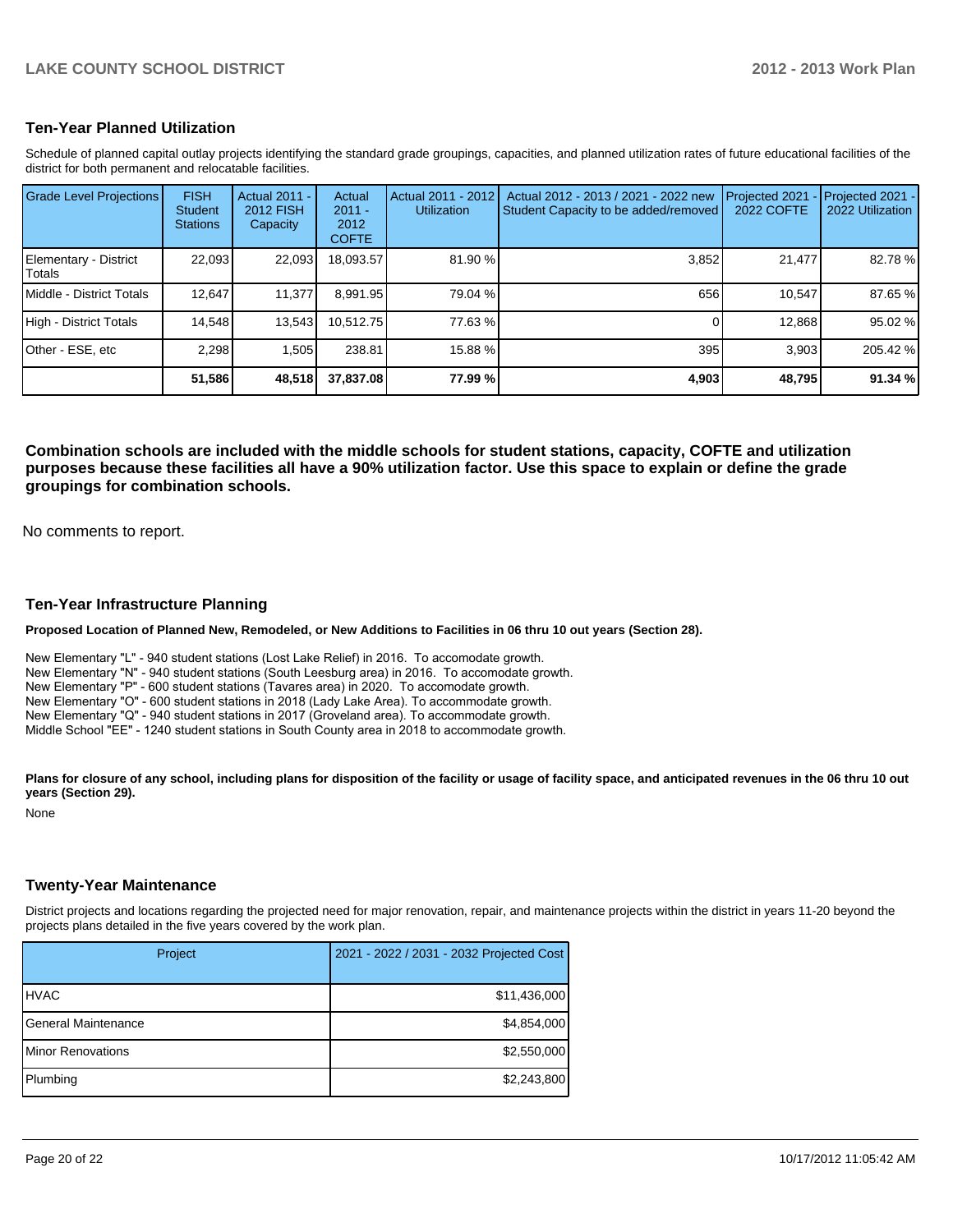| Site Improvement | \$8,745,200  |
|------------------|--------------|
| Roofing          | \$30,964,300 |
| Health & Safety  | \$5,302,000  |
| Electrical       | \$2,990,900  |
| Painting/Siding  | \$2,285,000  |
| Electronics      | \$2,245,700  |
| Flooring         | \$6,383,100  |
|                  | \$80,000,000 |

## **Twenty-Year Capacity**

Schedule of capital outlay projects projected to ensure the availability of satisfactory student stations for the projected student enrollment in K-12 programs for the future 11-20 years beyond the 5-year district facilities work program.

| Project                                       | Location, Community, Quadrant or other<br>general location | 2021 - 2022 / 2031 - 2032<br><b>Projected Cost</b> |
|-----------------------------------------------|------------------------------------------------------------|----------------------------------------------------|
| "M" Elementary- 940 Student Stations          | Mascotte Area                                              | \$23,369,300                                       |
| "FF" Middle - 1415 Student Stations           | <b>Central Lake County</b>                                 | \$37,293,800                                       |
| High School "EEE" - 2070 student stations     | <b>Central Lake County</b>                                 | \$68,569,600                                       |
| Elementary Additions - 600 student stations   | District-wide; To Be Determined                            | \$25,168,500                                       |
| Elementary "V" - 940 student stations in 2022 | Northeast Lake County                                      | \$22,967,900                                       |
| Elementary "U" - 940 student stations in 2025 | South Lake County                                          | \$24,233,200                                       |
| High School Additions - 500 capacity          | North Central Lake County                                  | \$19,366,000                                       |
| High School Addition - 500 capacity           | South Central Lake County                                  | \$20,493,000                                       |
|                                               |                                                            | \$241,461,300                                      |

#### **Twenty-Year Planned Utilization**

Schedule of planned capital outlay projects identifying the standard grade groupings, capacities, and planned utilization rates of future educational facilities of the district for both permanent and relocatable facilities.

| Grade Level Projections         | <b>FISH</b><br><b>Student</b><br><b>Stations</b> | Actual 2011 -<br>2012 FISH<br>Capacity | Actual<br>$2011 -$<br>2012<br>COFTE: | <b>Utilization</b> | Actual 2011 - 2012   Actual 2012 - 2013 / 2031 - 2032 new   Projected 2031 -   Projected 2031 -  <br>Student Capacity to be added/removed | 2032 COFTE | 2032 Utilization |
|---------------------------------|--------------------------------------------------|----------------------------------------|--------------------------------------|--------------------|-------------------------------------------------------------------------------------------------------------------------------------------|------------|------------------|
| Elementary - District<br>Totals | 22.093                                           | 22.093                                 | 18.093.57                            | $81.90\%$          | 2.923                                                                                                                                     | 24.871     | 99.42 %          |
| Middle - District Totals        | 12.647                                           | 11.377                                 | 8.991.95                             | 79.04 %            | 841                                                                                                                                       | 11.621     | 95.11 %          |